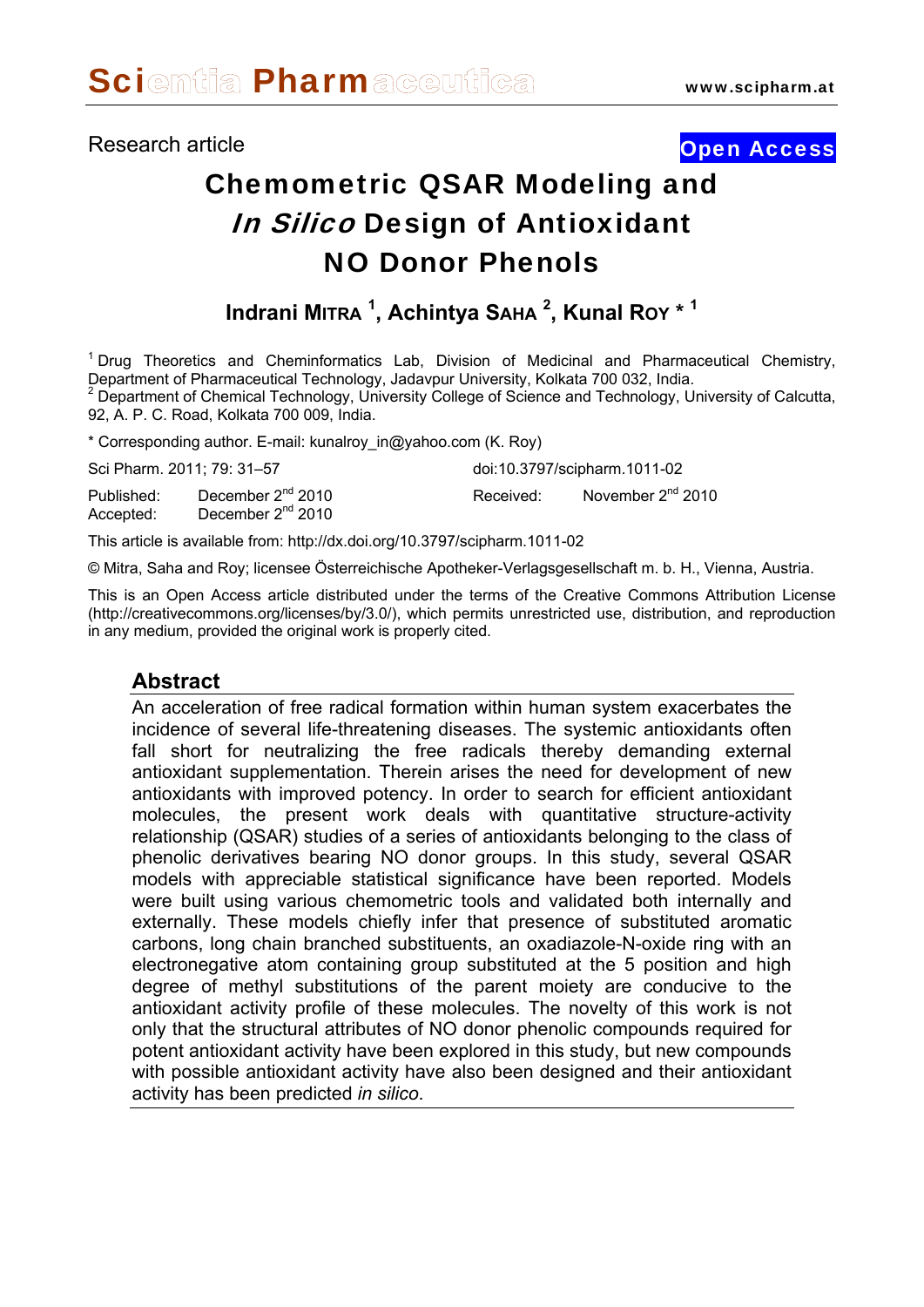# **Keywords**

Antioxidants • Chemometric tools • Structure-activity relationships • Phenolic derivatives

# **Introduction**

Free radicals (reactive oxygen species) like superoxide and hydroxyl radicals are generated as a result of partial reduction of molecular oxygen [1]. Free radicals are constitutively produced during various metabolic functions of the body. In addition to the lethal actions, they bear several beneficial effects also. The immune system utilizes these free radicals for detection of foreign invaders or damaged tissues that are needed to be eliminated from the human system [2]. However, excessive free radical production resulting from heavy exercise, exposure to environmental pollutants, smoking etc may endanger healthy livelihood through an aggravation of their deleterious effects. Recent research implicates a close association of the free radicals (reactive oxygen species accumulating within the human system) with the etiology and/or progression of a number of diseases as well as aging [3]. Most of the fatal degenerative diseases like Parkinson's disease [4], atherosclerosis involving cardiovascular damage [5] etc have their origin from the deadly effects of these toxic free radicals. The free radicals are also involved in DNA damage [6], induction of lipid peroxidation in cell membranes and inactivation of membrane-bound enzymes.

The free radical attack to the human system can be controlled to a large extent through utilization of antioxidants. Antioxidants [7] are molecules which can safely interact with free radicals and terminate the chain reaction before vital molecules are damaged. To prevent free radical damage, the body has a defense system of antioxidants. But this endogenous antioxidant supply falls short under conditions of excessive oxidative stress. Although there are several enzyme systems within the body that scavenge free radicals, the principle micronutrient (vitamin) antioxidants are vitamin E, beta-carotene and vitamin C [8]. Epidemiologic observations show lower cancer rates in people whose diets are rich in fruits and vegetables suggesting that such diets rich in antioxidants protect the human system against the development of cancer. Antioxidants are also thought to have a role in slowing the aging process and preventing heart disease and strokes. At the molecular level, the antioxidant mechanism of action can be explained based on the electron–proton transfer theories: (a) hydrogen atom transfer (HAT), (b) single-electron transfer–proton transfer (SET-PT) and (c) sequential proton loss electron transfer (SPLET) [9].

The structural features and properties of a molecule determine its biological activity profile. Quantitative structure-activity relationship (QSAR) is a method of studying a series of molecules of different structures with varying observed properties and attempting to find empirical relationships between structure and property or activity [10]. Starting from the period of Hansch [11], QSAR has been widely used for lead optimization and drug discovery process. This technique has also been used by several researchers for designing of newer antioxidant molecules with improved activity. Rastija et al. [12] modeled antioxidant activity of wine polyphenols using QSAR technique with descriptors calculated from 2D and 3D representation of the molecules and inferred that arrangement of free hydroxyl groups on the flavonoid skeleton, or on the phenolic ring together with the shape, size, mass and steric properties of the molecules bear considerable effects on the activity profile of these molecules. Ray et al. [13] performed QSAR modeling using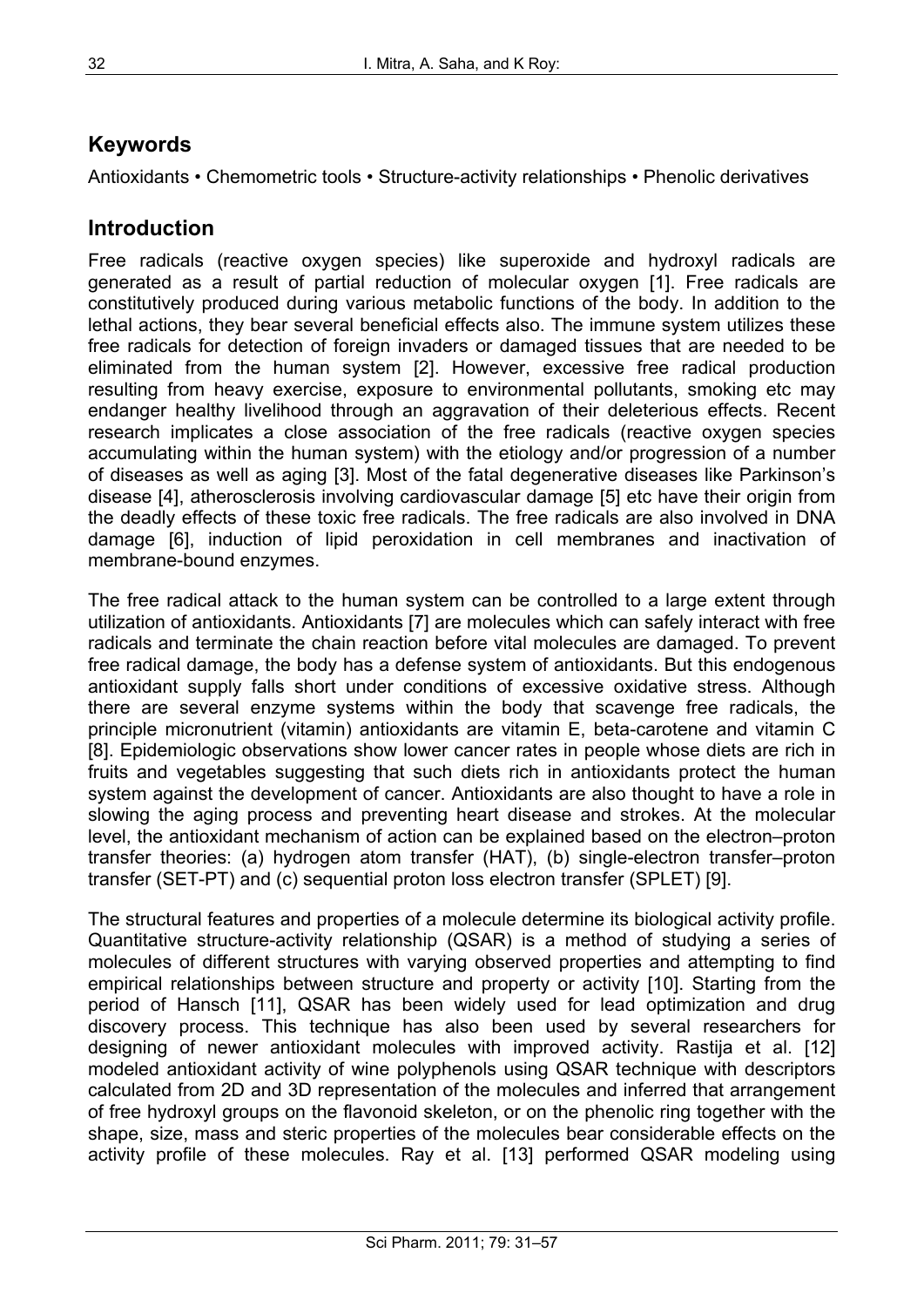electrotopological state atom (E-state) parameters in order to determine the antiradical properties of flavonoids as studied in a methanolic solution of DPPH (2,2-diphenyl-1-picrylhydrazil) and the antioxidant activity of flavonoids in a beta-carotene-linoleic acid model system and revealed the importance of the substituent effect and structural changes for optimal antioxidant activity of the flavonoids. In order to determine the key chemical features imparting antioxidant activity to this class of molecules, Mitra et al. [14] performed pharmacophore mapping of arylamino-substituted benzo[*b*]thiophenes as free radical scavengers. Various QSAR models of antioxidant molecules have been recently reviewed [15].

Viewing the immense utility of antioxidants for fighting the array of present day diseases, in the present work, an attempt has been made to develop models capable of assessing the structural attributes of a series of molecules required for exhibiting potent antioxidant activity. A series of phenolic compounds with NO donor functions in the molecular structure having significant antioxidant activity was used for QSAR model development in the present work. Besides internal validation, the models developed were validated externally using compounds not included in the model development process. A comparison of the developed QSAR models with a previously reported model for this class of phenolic derivatives has also been performed in the present work. It may be noted that in the previous QSAR report, lower number of compounds were used for model development than those considered in the present work. Based on the QSAR models developed here, a new series of compounds has been designed and their possible antioxidant activity has been predicted *in silico*. The novelty of this QSAR study is not only that the structural requirements for antioxidant activity have been explored in this work, but the developed models have also been used for design of new molecules with possible potent antioxidant activity.

## **Materials and methods**

#### *The dataset*

The data used for this analysis has been collected from the reports of Boschi et al. [16], Chegaev et al. [17] and Cena et al. [18]. The dataset comprises of 33 phenolic compounds, most of them bearing the NO donor functions, exhibiting a wide range of antioxidant activity. The antioxidant activities of the compounds were reported to be measured using the TBARS (Thiobarbituric acid reactive substance) assay method. For the present work, the  $IC_{50}$  (50% inhibitory concentration) values of the compounds were expressed in millimolar units and converted to negative logarithmic scale ( $pIC_{50}$ ). The observed and calculated/predicted activities of the compounds together with their structures are summarized in Tab. 1.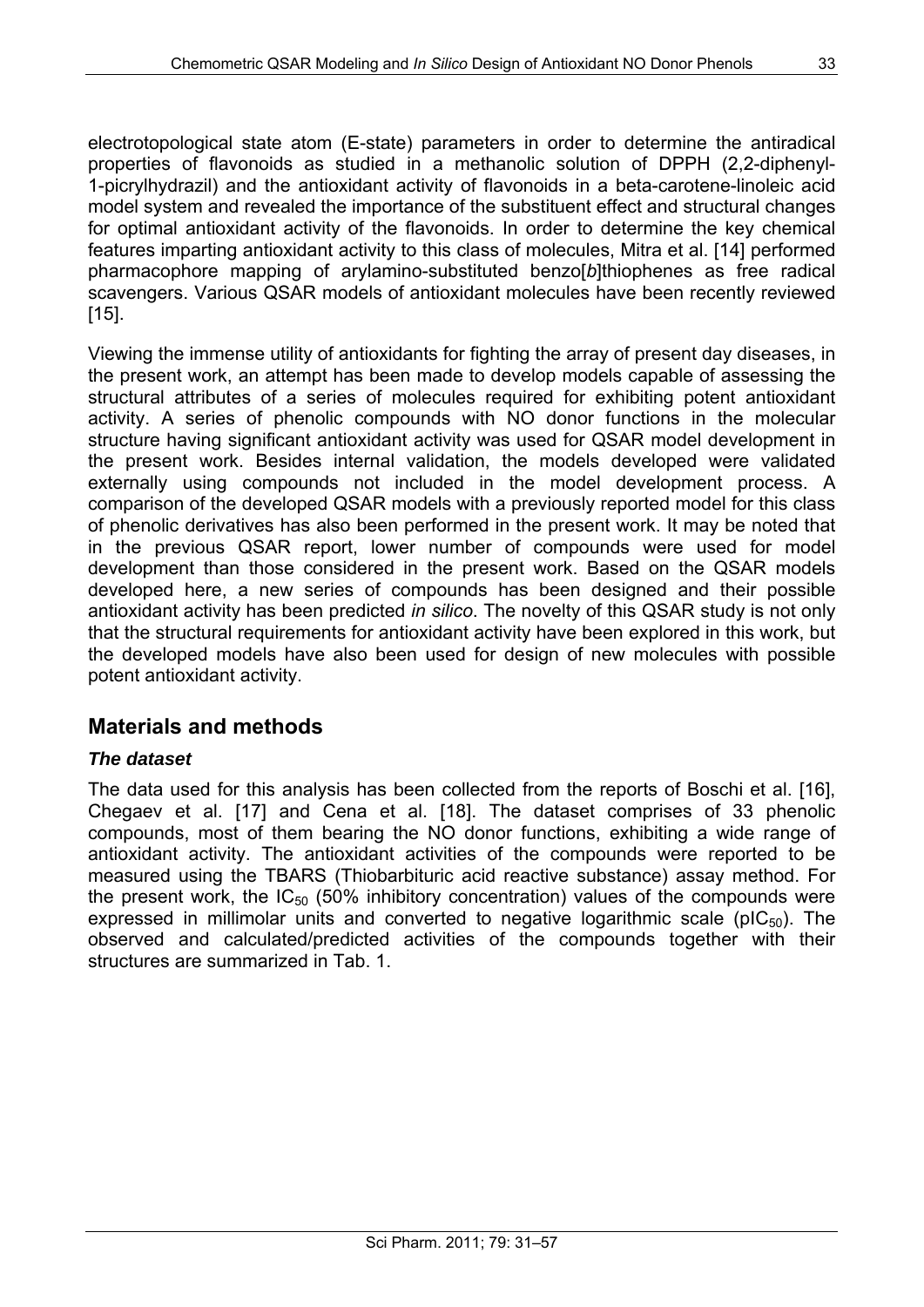**Tab. 1.** Molecular structure together with the observed and predicted activity data of the 33 phenolic derivatives.



**A BC**





O  $\stackrel{+}{\mathsf{N}_{-}}$ 

 $\overline{O}$ 

R R'



N

**D**

R

 $\mathcal{O}_1$ 

|                                  |         | Е                                           | F                                                       |       | G                                         |                                           |
|----------------------------------|---------|---------------------------------------------|---------------------------------------------------------|-------|-------------------------------------------|-------------------------------------------|
| Compd. No. /<br><b>Structure</b> |         | $\mathsf{R}$                                | R'/n                                                    |       | <b>Activity</b><br>predicted <sup>a</sup> | <b>Activity</b><br>predicted <sup>b</sup> |
| 1                                | A       | H                                           | CH <sub>3</sub>                                         | 0.538 | $-0.405$                                  | 0.639                                     |
| 2                                | A       | OCH <sub>3</sub>                            | CH <sub>3</sub>                                         | 1.745 | 1.760                                     | 1.700                                     |
| 3                                | A       | t-Bu                                        | CH <sub>3</sub>                                         | 2.770 | 3.039                                     | 2.732                                     |
| $4*$                             | $\sf B$ | H                                           |                                                         | 3.770 | 3.475                                     | 3.451                                     |
| $5*$                             | C       | <b>OEt</b>                                  | SO <sub>2</sub> Ph                                      | 0.959 | 1.403                                     | 1.367                                     |
| $6\phantom{1}6$                  | Α       | H                                           | .0NO <sub>2</sub><br>$n_{\mu}$                          | 0.845 | 1.275                                     | 0.932                                     |
| 7                                | A       | OCH <sub>3</sub>                            | ONO <sub>2</sub><br>$n_{\rm H}$                         | 2.229 | 2.434                                     | 2.180                                     |
| 8                                | A       | t-Bu                                        | .0NO <sub>2</sub><br>$n_{\rm H_{1}}$                    | 2.699 | 2.583                                     | 2.817                                     |
| $\boldsymbol{9}$                 | $\sf B$ | .0NO <sub>2</sub><br>$O_{\nu_{\mathbf{v}}}$ |                                                         | 3.824 | 4.064                                     | 3.452                                     |
| 10                               | A       | $\mathsf{H}$                                | ONO <sub>2</sub><br>ONO <sub>2</sub><br>$n_{\mu}$       | 0.733 | 0.780                                     | 0.910                                     |
| $11*$                            | A       | OCH <sub>3</sub>                            | ONO <sub>2</sub><br>.0NO <sub>2</sub><br>m              | 2.268 | 2.031                                     | 2.057                                     |
| 12                               | A       | t-Bu                                        | ONO <sub>2</sub><br>.0NO <sub>2</sub><br><sup>n</sup> m | 2.585 | 2.408                                     | 2.688                                     |
| $13*$                            | Α       | Η                                           | SO <sub>2</sub> Ph<br>∩<br>$n_{\mu}$<br>N<br>Ω          | 1.328 | 1.277                                     | 1.132                                     |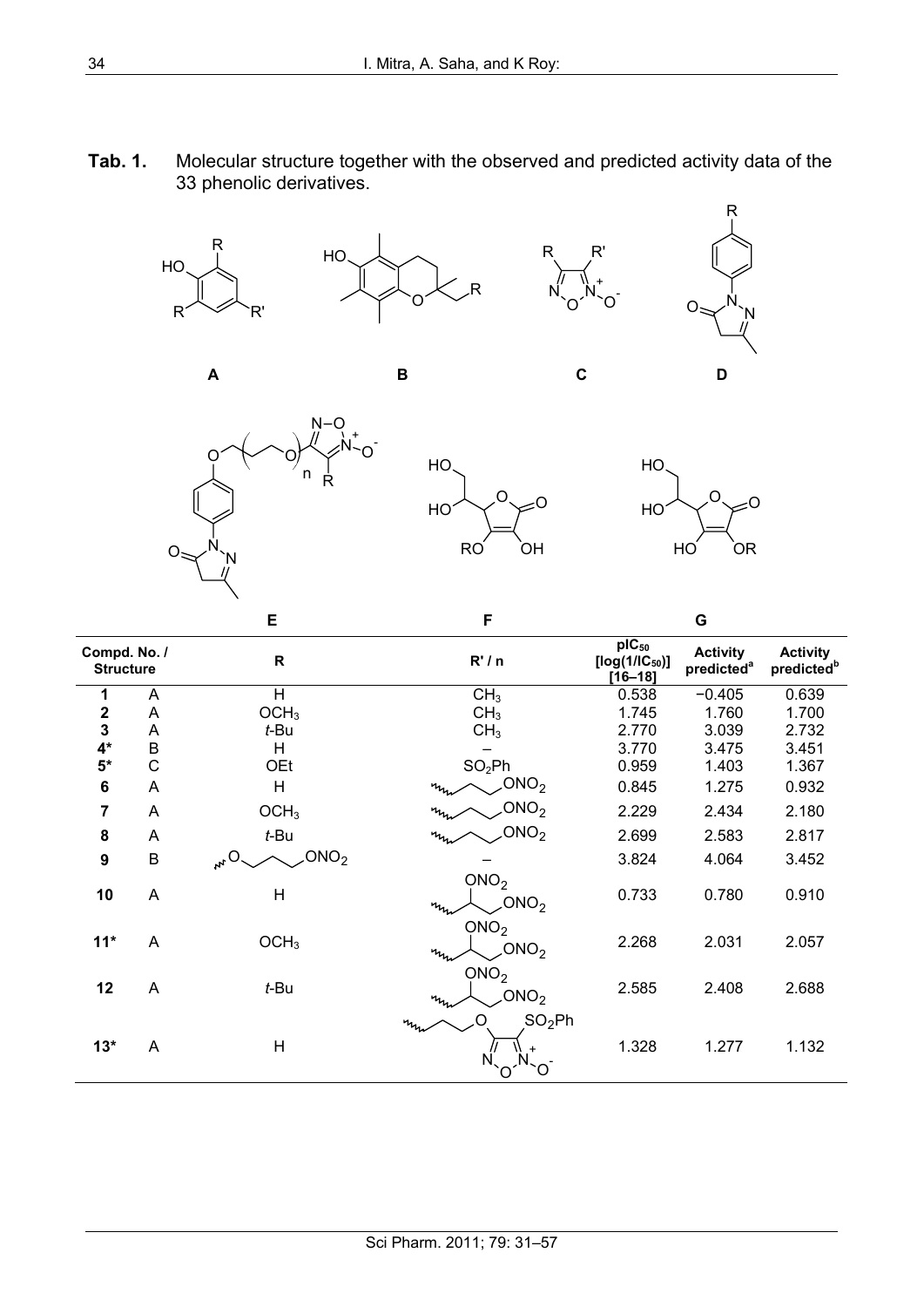| Compd. No. /<br><b>Structure</b> |              | ${\sf R}$                                                    | R'/n                                | $pIC_{50}$<br>$[log(1/IC_{50})]$<br>$[16 - 18]$ | <b>Activity</b><br>predicted <sup>a</sup> | <b>Activity</b><br>$\boldsymbol{\mathsf{predicted}}^{\boldsymbol{\mathsf{b}}}$ |
|----------------------------------|--------------|--------------------------------------------------------------|-------------------------------------|-------------------------------------------------|-------------------------------------------|--------------------------------------------------------------------------------|
|                                  |              |                                                              | $SO_2$ Ph<br>O<br>$n_{\mathcal{H}}$ |                                                 |                                           |                                                                                |
| 14                               | A            | OCH <sub>3</sub>                                             | N<br>O<br>( )                       | 2.469                                           | 2.676                                     | 2.310                                                                          |
|                                  |              |                                                              | SO <sub>2</sub> Ph<br>O<br>ч        |                                                 |                                           |                                                                                |
| 15                               | A            | $t$ -Bu                                                      |                                     | 2.699                                           | 2.490                                     | 3.039                                                                          |
|                                  |              | $SO2$ Ph<br>$O_{\nu_{\mathcal{U}}}$                          |                                     |                                                 |                                           |                                                                                |
| 16                               | $\mathsf B$  |                                                              |                                     | 3.310                                           | 3.649                                     | 3.448                                                                          |
|                                  |              |                                                              | COMH <sub>2</sub>                   |                                                 |                                           |                                                                                |
| 17                               | A            | $t$ -Bu                                                      | O                                   | 2.921                                           | 2.519                                     | 3.218                                                                          |
|                                  |              | COMH <sub>2</sub>                                            |                                     |                                                 |                                           |                                                                                |
| 18                               | $\sf B$      | O                                                            |                                     | 3.854                                           | 4.063                                     | 3.626                                                                          |
| 19                               | D            | Н                                                            |                                     | 1.770                                           | 2.021                                     | 1.626                                                                          |
| $20*$                            | D            | OCH <sub>3</sub><br>ONO <sub>2</sub>                         |                                     | 1.699                                           | 2.006                                     | 2.170                                                                          |
| $21*$                            | D            | $O_{\nu_{\mathbf{A}}}$<br>ONO <sub>2</sub>                   |                                     | 2.469                                           | 2.254                                     | 2.171                                                                          |
| 22                               | D            | $n_{\mu}$<br>O                                               |                                     | 2.678                                           | 2.964                                     | 2.280                                                                          |
| $23*$                            | D            | ONO <sub>2</sub><br>ONO <sub>2</sub><br>$n_{\rm 0}$          |                                     | 2.538                                           | 2.532                                     | 2.348                                                                          |
| $24*$                            | E            | Ph                                                           | 1                                   | 2.886                                           | 3.023                                     | 2.936                                                                          |
| 25                               | E            | SO <sub>2</sub> Ph                                           | $\mathbf 1$                         | 2.420                                           | 2.617                                     | 2.341                                                                          |
| 26                               | E<br>E       | COMH <sub>2</sub>                                            | $\pmb{0}$                           | 2.102                                           | 1.810                                     | 2.169                                                                          |
| 27                               | $\mathsf F$  | CN<br>ONO <sub>2</sub>                                       | $\mathbf 0$                         | 2.237                                           | 2.004                                     | 2.254                                                                          |
| 28                               |              | $n_{\rm L}$                                                  | 0.343                               | $-0.128$                                        | 0.829                                     |                                                                                |
| 29                               | $\mathsf{F}$ | ONO <sub>2</sub><br>$n^{1/2}$<br>ONO <sub>2</sub>            | 1.097                               | 1.327                                           | 0.803                                     |                                                                                |
| 30                               | $\mathsf F$  | ONO <sub>2</sub><br>$n^{1/2}$                                | 1.553                               | 2.115                                           | 0.869                                     |                                                                                |
|                                  |              | Ph<br>O                                                      |                                     |                                                 |                                           |                                                                                |
| 31                               | $\mathsf F$  |                                                              | 1.770                               | 2.074                                           | 1.361                                     |                                                                                |
|                                  |              | SO <sub>2</sub> Ph                                           |                                     |                                                 |                                           |                                                                                |
| 32                               | $\mathsf F$  |                                                              | 1.097                               | 1.422                                           | 0.865                                     |                                                                                |
|                                  |              | Ph                                                           |                                     |                                                 |                                           |                                                                                |
| 33                               | G            |                                                              | 0.407                               | $-0.914$                                        | 1.548                                     |                                                                                |
|                                  |              | * Compounds selected as test set based on k-means clustering |                                     |                                                 |                                           |                                                                                |

| (Cont.) |
|---------|
|         |

\* Compounds selected as test set based on *k*-means clustering; a,b Activity predicted (LOO predicted for the training set) based on Eqs. 8 and 10, respectively.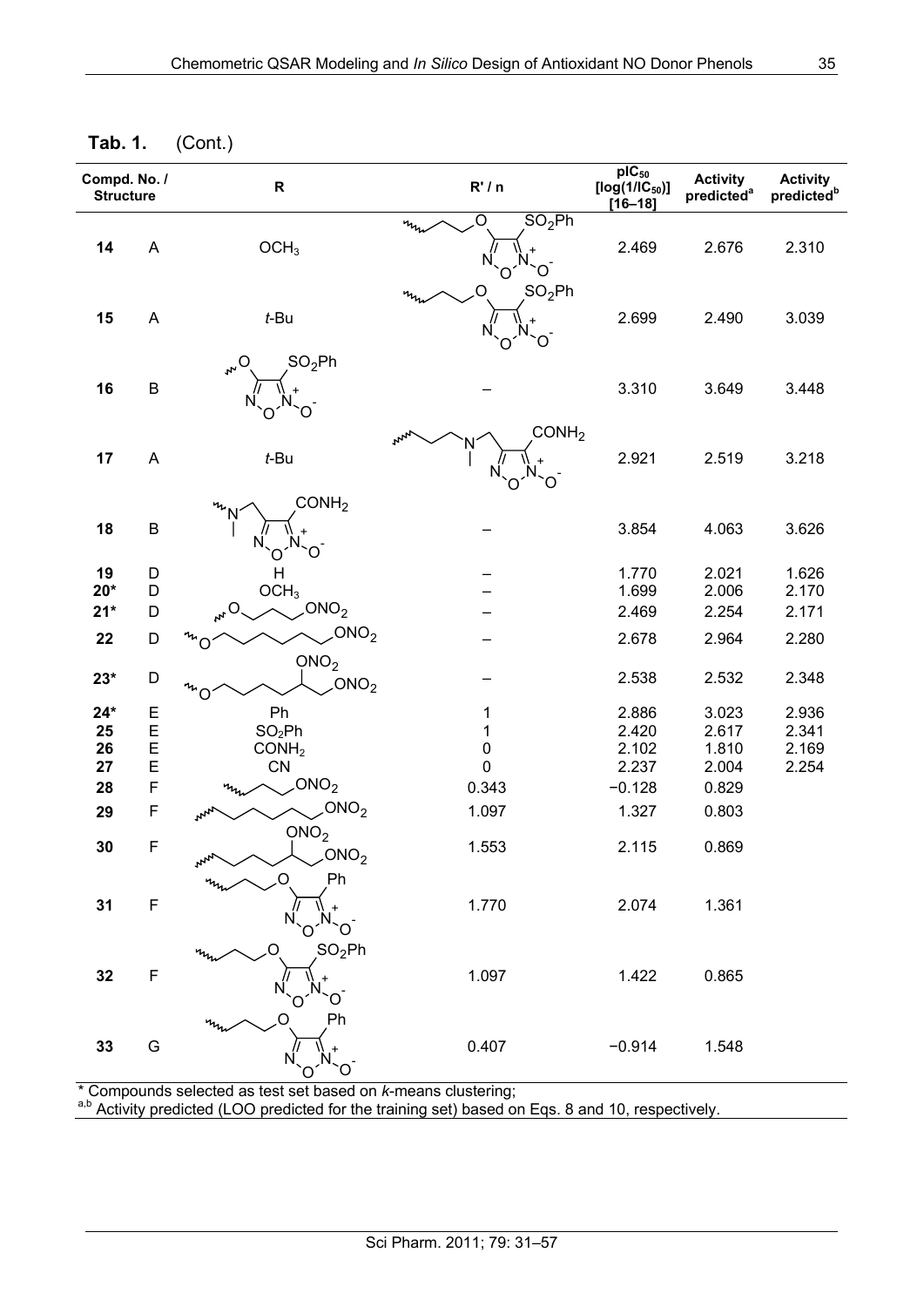The molecular structures of the compounds were drawn using the ACD Lab software [19] and were exported to the Cerius2 software [20] for the calculation of descriptors. Initially, conformational analysis of the molecules was performed using 'optimal search method' within the Cerius2 software. This method allows the automatic selection of the best method to generate the lowest-energy conformers for structures in the study table. This selection is done among the three methods (grid scan, random sampling and Boltzmann jump) available for conformer generation in the Cerius2 software. Grid scan [20] method performs a simple systematic search in which each specified torsion angle is varied over a grid of equally spaced values. Random sampling [20] perturbs the starting conformation of a structure by randomly altering values of all variable torsion angles and the Boltzmann jump [20] method involves random change of the torsion angles of a molecule within a specified angle window. The lowest energy conformers were energy minimized using the smart minimizer under open force field and the subsequent charge calculation of the lowest energy conformer was performed using Gasteiger method [20]. Followed by this, descriptors belonging to different categories were calculated using the Descriptor+ module of the Cerius2 software version 4.1 [20] (listed in Tab. 2). The calculated topological indices include descriptors like Wiener, Zagreb, Balaban J, connectivity indices  $({}^{0}\mathsf{X},{}^{1}\mathsf{X},{}^{2}\mathsf{X}, {}^{3}\mathsf{X}, {}^{1}\mathsf{X},{}^{2}\mathsf{X}, {}^{3}\mathsf{X}, {}^{1}\mathsf{X},{}^{2}\mathsf{X})$   $\mathsf{Y}$  and  $\mathsf{Y}$   $\mathsf{Y}$   $\mathsf{Y}$   $\mathsf{Y}$   $\mathsf{Y$  $\chi_P$ ,  ${}^3\chi_C$ ,  ${}^0\chi^V$ ,  ${}^1\chi^V$ ,  ${}^2\chi^V$ ,  ${}^3\chi^V$ <sub>C</sub>), kappa shape indices ( ${}^1$ κ,  ${}^2$ κ,  ${}^3$ κ,  ${}^1$ κ<sub>am</sub>, ${}^2$ κ<sub>am</sub>,  ${}^3$ κ<sub>am</sub>) and E-state parameters. Besides these, spatial (Jurs charged partial surface area descriptors and shadow indices), structural, physicochemical and electronic descriptors were also calculated [20]. After excluding those descriptors having variance lower than 0.0001, a total of 86 descriptors were chosen. The values of the significant descriptors for all 33 compounds are given in supplementary materials (Tab. S1). Initially a QSAR model was built based on the entire dataset of 33 compounds. Considering the small size of the dataset, full leave-one-out cross-validation [21] has been performed for the model. This was followed by splitting of the dataset into training and test sets for further validation and determination of the external predictive ability of the derived models.

| <b>Category of descriptors Descriptor type</b> |                                                               |
|------------------------------------------------|---------------------------------------------------------------|
| <b>Topological indices</b>                     | Wiener, Zagreb, Balaban, connectivity indices, kappa shape    |
|                                                | indices, E-state parameters                                   |
| Structural                                     | Hbond acceptor, Hbond donor, Rotlbonds, Chiral centers        |
| Thermodynamic                                  | LogP, AlogP, AlogP98, Molar refractivity                      |
| Spatial                                        | Jurs descriptors, Shadow indices, Radius of Gyration,         |
|                                                | Molecular surface area, Density, Principal moment of inertia, |
|                                                | Molecular volume.                                             |
| Electronic                                     | Dipole moment, HOMO (Highest occupied molecular orbital       |
|                                                | energy), LUMO (Lowest unoccupied molecular orbital energy),   |
|                                                | Superdelocalizability (Sr).                                   |

**Tab. 2.** List of descriptors used for present work.

#### *Selection of training set*

The training set was utilized for the development of the QSAR model while the test set was used for the external validation purpose. The selection of the training and test sets serves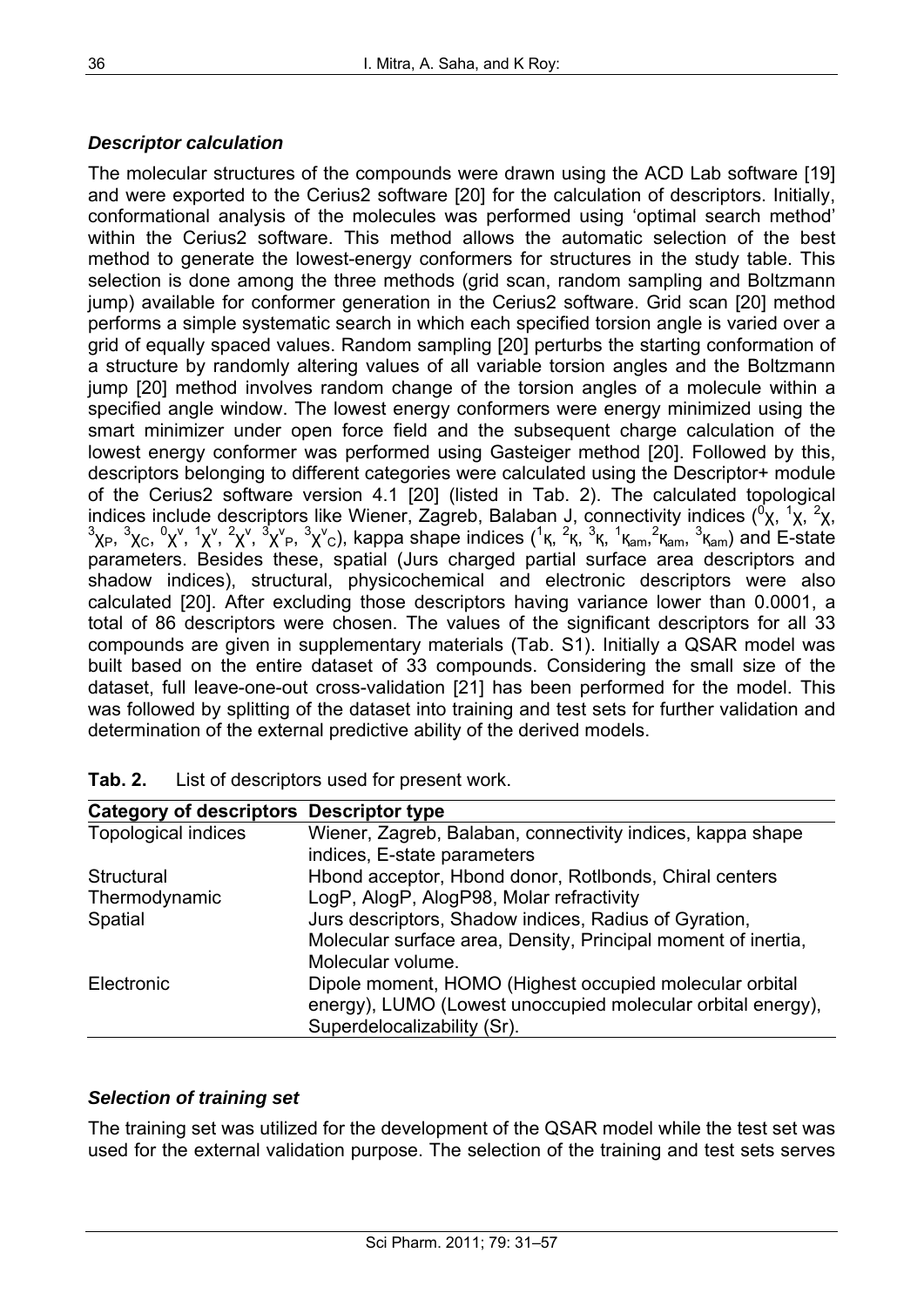as a critical step in the QSAR model development process. The selection of the training set should be such that it captures all the features and characteristics of the whole set of molecules. It should also span the activity range of the entire dataset. For the present work, the selection of the training set was done based on the *k*-means clustering technique. Cluster analysis [22] is a method of arranging objects into groups. It divides objects into groups in such a manner that the degree of association between two objects is maximum if they possess same group and otherwise minimum. There are two types of clustering techniques: (a) hierarchical and (b) non-hierarchical. *k*-Means clustering is one of the best known non-hierarchical clustering techniques [22]. In this method, clustering starts randomly and then cluster means are calculated in the descriptor space. Molecules are reassigned to clusters whose means are closer to the position of the molecules. In the present work, clustering was performed with the standardized descriptor matrix using about 25% of the whole dataset compounds as the test set and the remaining as the training set.

#### *Chemometric tools*

Stepwise multiple linear regression (MLR) technique was used for the QSAR model development using the entire dataset. Stepwise MLR method is based on forward selection and backward elimination techniques for inclusion and rejection of descriptors. The selection of the significant descriptors for developing the model was done according to the 'stepping criteria'  $[23]$  (F) with F = 4 for inclusion and F = 3.9 for exclusion. The F-value used for inclusion or exclusion of a variable in the stepwise regression process is a test for partial regression coefficient and it is obtained by dividing the difference between reductions of sum of squares with and without the variable being included or excluded with error mean square of the equation [23]. The F-value for inclusion or exclusion of a variable in a MLR equation during stepwise process is square of the t-value of the regression coefficient of the variable being included or excluded.

For the development of the QSAR models using the training set data, two different chemometric tools were employed, viz., GFA (genetic function approximation) and G/PLS (genetic partial least squares). A genetic algorithm (GA) is a search technique [24] employed as a computational tool to find out exact or approximate solutions to optimization and search problems. Genetic function approximation was originally conceived from: (i) genetic algorithm originally developed by Fraser and others (later popularized by Holland) and (ii) Friedman's multivariate adaptive regression splines (MARS) algorithm. In this technique, an initial population of equations is built by random selection of descriptors followed by cross over between pairs of those equations. The progeny equations thus built are again subjected to cross over and the fitness of the final equations is assessed based on the lack of fit (LOF) value (given by Eq. 1). The model quality improves as the value of LOF diminishes.

**Eq. 1.** 
$$
LOF = \frac{LSE}{\left(1 - \frac{c + d \times p}{m}\right)^2}
$$

Here, LSE is the least square error, c is the number of basis functions, d is the smoothing parameter which was set at the default value of 1, p is the number of descriptors and m is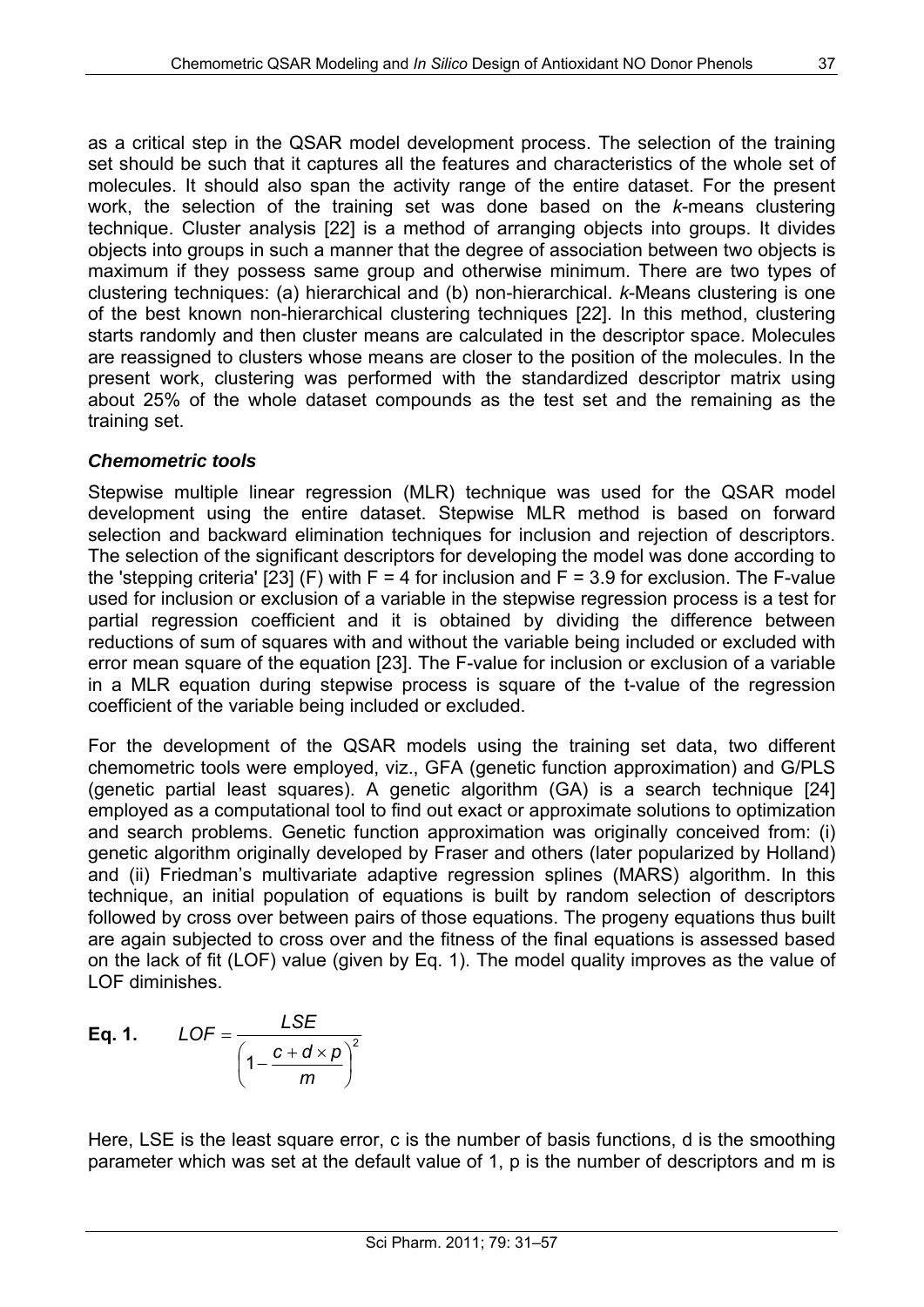the number of observations in the training set. In effect, 'd' is the user's estimate of how much detail in the training data set is worth modeling. Smaller equations are obtained for larger values of 'd'. Since the GFA technique builds a population of equations, the range of variations in this population gives added information on the quality of fit and importance of the descriptors. GFA builds models not only with linear polynomials but also uses higherorder polynomials, splines and other nonlinear functions.

G/PLS technique [25] is the combination of (i) genetic function approximation and (ii) partial least squares methods. These are valuable analytical tools for QSAR modeling where number of descriptors is more than samples. The variables are selected using the GFA technique and the PLS regression method is used to weigh the relative contributions of the selected variables in the final model. Application of G/PLS allows the construction of larger QSAR equations while avoiding overfitting and eliminating most variables. Moreover the PLS technique takes into consideration a large number of noisy and collinear variables. Additionally, PLS provides a description of the available data using minimum number of adjustable parameters and consequently, maximum precision and stability of regression model is achieved using this technique.

#### *Model quality*

Various statistical parameters are calculated in order to assess the fitness of the developed model. The correlation coefficient, R, measures how closely the observed data tracks the fitted regression line and thus helps to quantify any variation in the calculated data with respect to the observed data. The  $\overline{F}$  statistic, calculated from  $R^2$  and the number of data points, determines the statistical significance of the regression equation at specified degrees of freedom (df). Other statistical parameters used to test the quality of generated regression equations include the standard error of the estimate (*s*) and adjusted  $\overline{R}^2$  ( $R_a^2$ ) [23]. Although the value of  $R^2$  increases with the addition of descriptors to the developed QSAR model but this may not necessarily indicate that the predictive ability of the model improves. Thus, to check the predictive potential of the developed models, internal and external validation experiments are performed on them.

#### *Model validation*

The QSAR models thus developed were validated using both internal and external validation techniques. In case of internal validation, the predictive ability of the models is judged based on the training set compounds. On the contrary, external validation deals with a new set of compounds which are not included in the QSAR model building process. Hence, the latter technique measures the ability of the model to predict the activity of a new series of compounds.

#### *Internal validation*

This technique involves calculation of cross-validated squared correlation coefficient  $(Q^2)$ (Eq. 2) and predicted residual error of sum of squares (PRESS) [23] based on the observed and predicted activity data of the training set molecules. In the present work, leave-one-out (LOO) cross-validation technique was used for determination of  $Q^2$ . For the calculation of  $LOO-Q^2$ , each of the compounds of the training set is deleted once and models are built with the remaining compounds. The activity of the deleted compound is thus predicted using the model developed. The cycle is repeated until all the compounds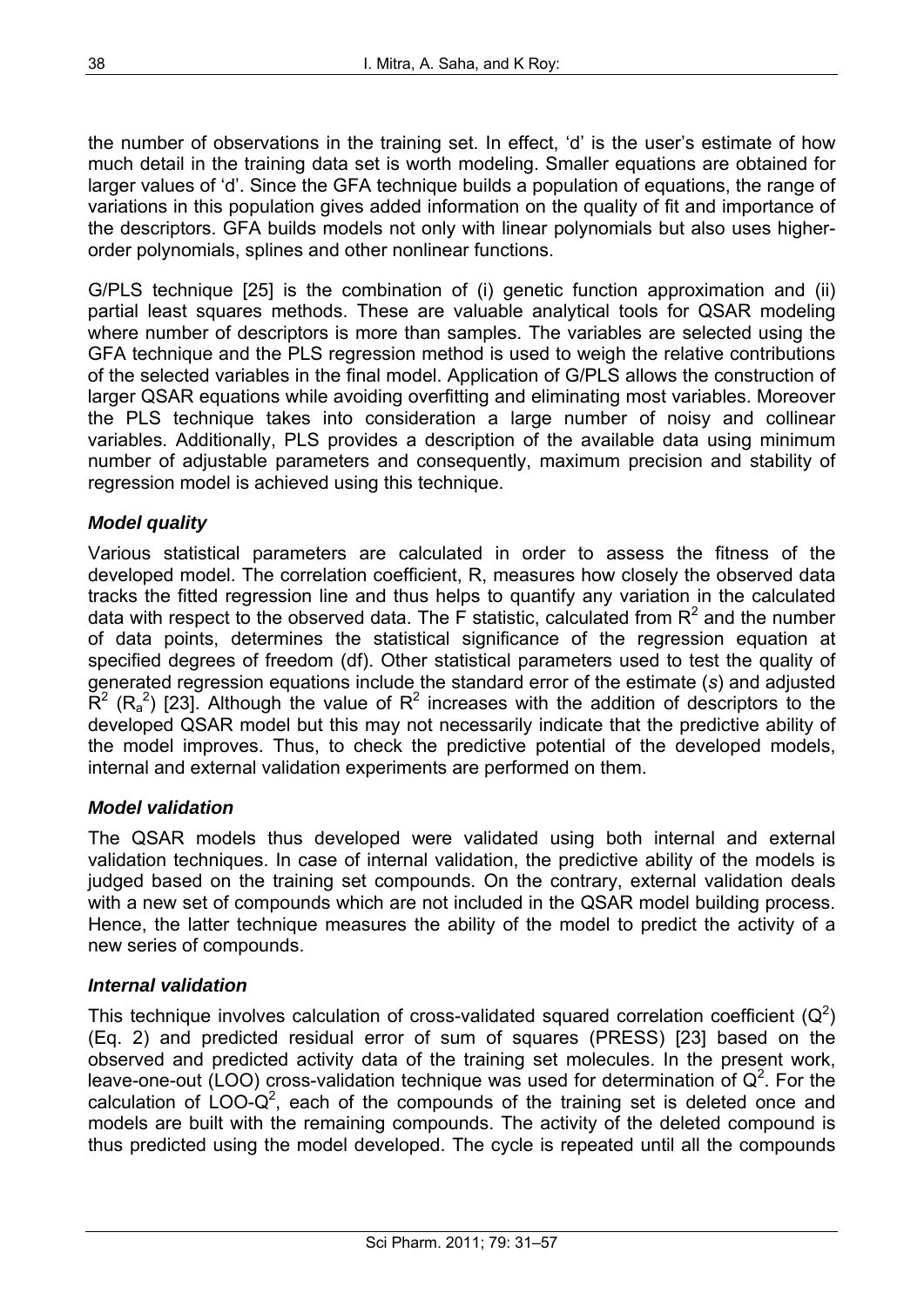are deleted at least once and the predicted activity data obtained for all the training set compounds are used for the calculation of above mentioned internal validation parameters.

$$
\text{Eq. 2.}} \qquad Q^2 = 1 - \frac{\sum \left( Y_{\text{obs}(\text{train})} - Y_{\text{pred}(\text{train})} \right)^2}{\sum \left( Y_{\text{obs}(\text{train})} - \overline{Y}_{\text{training}} \right)^2}
$$

Here,  $Y_{obs(train)}$  is the observed activity,  $Y_{pred(train)}$  is the predicted activity and  $\overline{Y}_{training}$  is the mean observed activity of the training set compounds. A model is considered to be satisfactory if the value of  $Q^2$  exceeds the stipulated value of 0.5.

#### *External validation*

The value of  $Q^2$  signifies the ability of the model to predict the activity of molecules which are very much alike the training set ones. But to determine the predictive potential of the QSAR model for a new set molecules differing in some aspects from the training set ones, external validation is needed to be performed. In this case, the predictive capacity of a model is judged by its application for prediction of activity values of the test set compounds and subsequent calculation of  $Q^2_{ext}$ , i.e., predictive  $R^2$  ( $\overline{R^2}_{pred}$ ) [26] value as given by Eq. 3:

$$
\textbf{Eq. 3.} \qquad \textbf{Q}_{\text{ext}}^2 = R^2_{\text{pred}} = 1 - \frac{\sum (Y_{\text{obs(test)}} - Y_{\text{pred(test})})^2}{\sum (Y_{\text{obs(test)}} - Y_{\text{training}})^2}
$$

In the above equation, *Yobs(test)* and *Ypred(test)* are the observed and predicted activity data of the test set compounds. A value of  $R^2$ <sub>pred</sub> (given by Eq. 3) greater than the stipulated value of 0.5 reflects efficient prediction for the test set molecules by the developed model.

#### *Calculation of r***<sub>m</sub><sup>2</sup> metrics**

It can be inferred from Eq. 3 that the value of the external predictive parameter ( $R^2_{\text{pred}}$ ) primarily depends on the mean activity value of the training set compounds and its distance from the activity values of the test set compounds. Now, since the value of  $R^2_{\text{ pred}}$ is dependent on the sum of squared differences between the observed activity data of the test set compounds and the training set mean, the value of  $R^2_{\text{pred}}$  increases as these differences for individual compounds increase. Thus, compounds with a wide range of activity data may exhibit a large value for this parameter, but this may not indicate that the predicted activity values are very close to those observed. In such a case, there remains a considerable difference between these values although they maintain a good overall correlation. Thus, to obviate this error and to better indicate the model predictive ability, the  $r_m^2$  metrics [27] with threshold values of 0.5 (Eq. 4) were calculated.

**Eq. 4.** 
$$
r_m^2 = r^2 \times \left(1 - \sqrt{(r^2 - r_0^2)}\right)
$$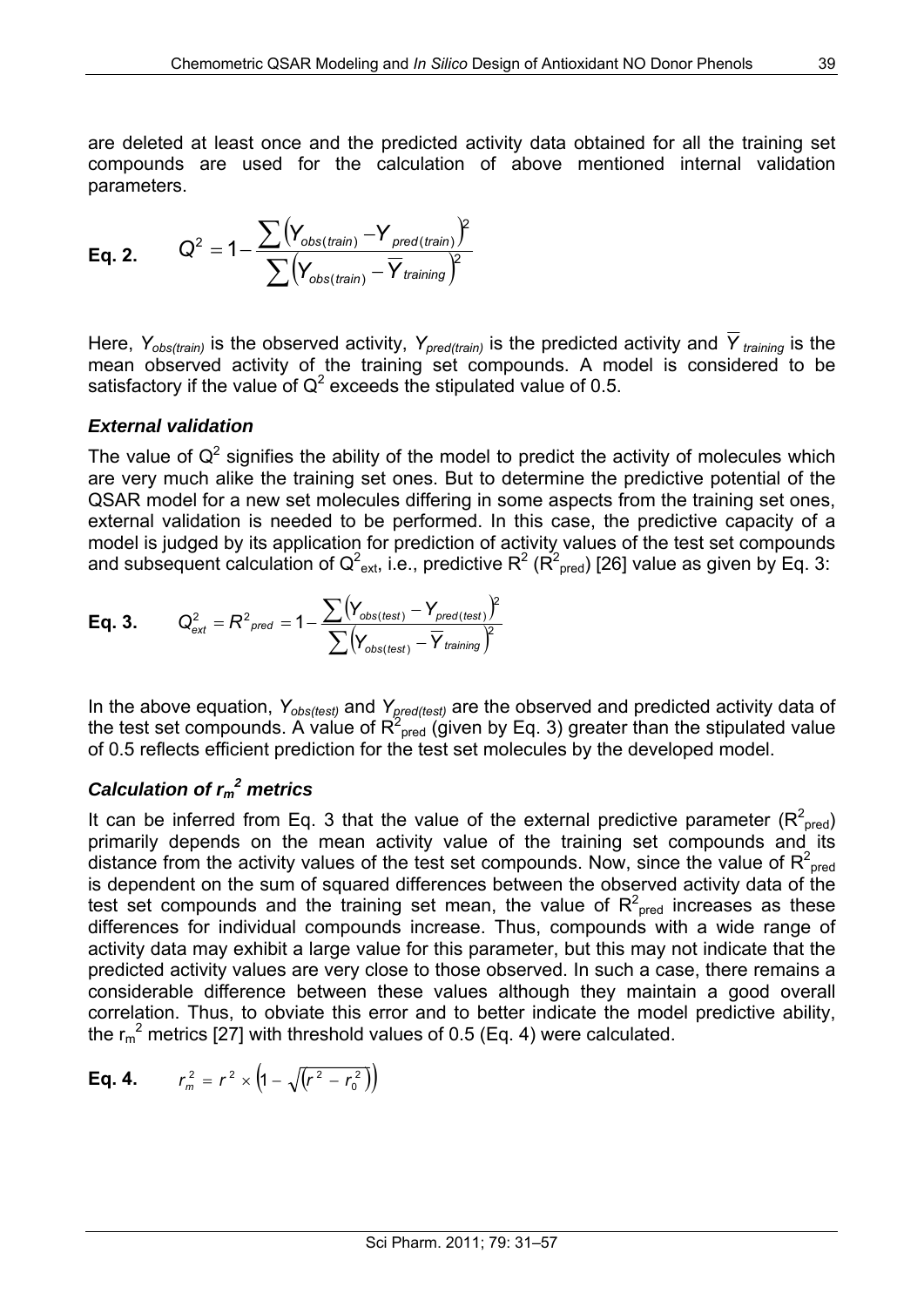In Eq. 4,  $r^2$  and  $r_0^2$  are the squared correlation coefficient values between the observed and predicted activity data [LOO predicted activity of training set compounds in case of  $r_m^2$ <sub>(LOO)</sub> and the predicted activity of the test set compounds in case of  $r_m^2$ <sub>(test)</sub>] with and without intercept respectively. As the above equation (Eq. 4) suggests, the value of  $r_m^2$ depends solely on the observed and predicted activity data of the molecules and hence, any large deviation between these values is well be reflected though the  $r_m^2$  parameter. Similarly, based on the predicted activity values of both the training and test sets, values of  $r_m^2$ <sub>(overall)</sub> [27] were calculated. The parameter  $r_m^2$  has been used by different groups of authors to check external predictability of QSAR models [28].

#### *Randomization tests*

Validation of the developed models was also performed using the randomization or Y-scrambling technique. In this technique, the Y column (activity data) is permuted keeping the remaining X matrix (descriptors) unchanged. Thereafter, models are built based on this scrambled matrix and average squared correlation coefficient of the randomized models  $(R_r^2)$  was calculated. Two types of randomization was performed in the present work, namely, process and model randomization. In case of process randomization, the entire descriptor matrix was used and scrambling of data was done using the total pool of descriptors at 90% confidence level. This technique ensures the reliability and robustness of the process employed for the development of the QSAR model. In addition to this, model randomization was also performed at 99% confidence level using the descriptors occurring in the respective models in order to verify whether the developed QSAR model was the outcome of a chance correlation or not. Values of  $R_f^2$ lower than those of  $R^2$  for the respective model signify a robust model. However, since no guideline is given as to how much this difference should be, another parameter,  $R_p^2$ (threshold value=0.5) [27, 29] was calculated (Eq. 5). This parameter penalizes the model  $R^2$  for small differences between the values of  $R^2$  and  $R_r^2$ . Thus, models having an acceptable value for this parameter (>0.5) are considered to be robust enough and are not obtained merely by chance.

**Eq. 5.** 
$$
R_{\rho}^2 = R^2 \times \sqrt{R^2 - R_r^2}
$$

However, in an ideal case, the average value of  $R^2$  for the randomized models should be zero, i.e.  $R_r^2$  should be zero. Consequently, in such a case the value of  $R_p^2$  should be equal to the value of R<sup>2</sup> for the developed QSAR model. Thus, the corrected formula of R<sub>p</sub><sup>2</sup>  $({}^c\dot{R}_p^2)$  as proposed by Todeschini [29] is given as (Eq. 6):

$$
\textsf{Eq. 6.} \qquad {}^{c}R_{\rho}^{2}=R\times\sqrt{\left(R^{2}-R_{r}^{2}\right)}
$$

#### *Applicability domain*

The domain of applicability constitutes an important concept in QSAR analysis that enables estimation of uncertainty in the prediction of a particular molecule based on its similarity to the compounds used for developing the model [30, 31]. It refers to a chemical space as defined by the molecular descriptors and the modeled response. A QSAR model exhibits reliability in prediction only for molecules lying within this defined chemical space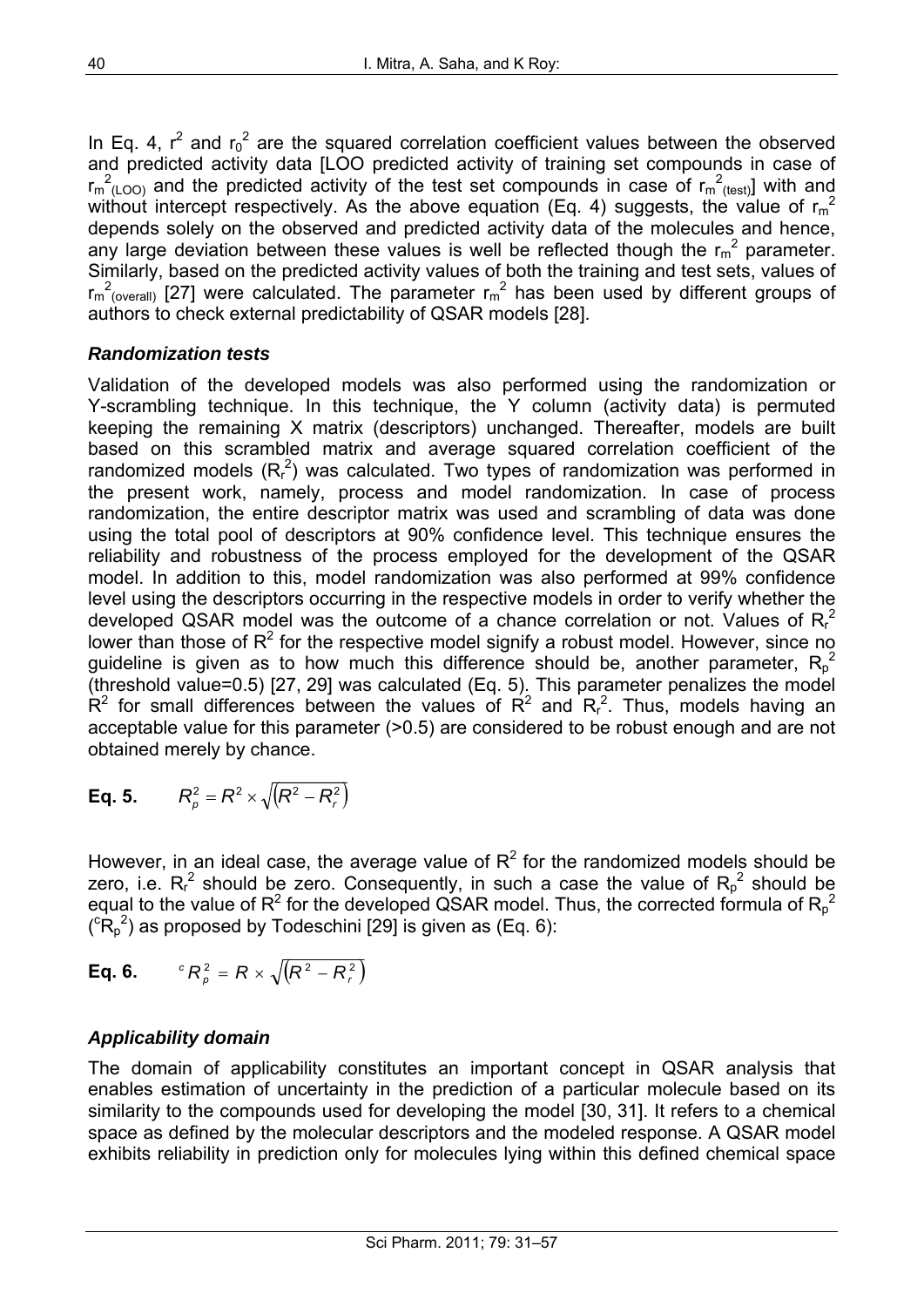referred to as its applicability domain. Thus, for a dissimilar compound lying outside the domain of applicability, reliable prediction of activity becomes unlikely. Consequently, a QSAR should only be used for making predictions of molecules within the specified domain by interpolation thereby enabling avoidance of any unjustified extrapolation for activity prediction. The need to characterize the model applicability domain is also reflected in the OECD guidelines for QSAR model validation [32, 33]. In the present work, applicability domain of the best model selected according to the  $r_m^2$ <sub>(overall)</sub> criterion has been assessed. Since the model has been developed based on the G/PLS technique, the DModX method [25] implemented in the SIMCA software [34] has been utilised for detecting the applicability domain of the developed model. In this technique, the residuals of Y and X are used as diagnostic values for ensuring the quality of the model [25]. The standard deviation (SD) of the X-residuals of the corresponding row of the residual matrix E is proportional to the distance between the data point and the model plane in X-space, often called DModX (distance to the model in X-space). Here, X is the matrix of predictor variables, of size N×K [where, N is number of objects (cases, observations) and k is the index of X-variables (k=1, 2,  $\dots$  K)], Y is the matrix of response variables of size N×M [m is the index of Y-variables (m=1, 2, … M)] and E is the N×K matrix of X-residuals. A DModX value larger than around 2.5 times the overall SD of the X-residuals (corresponding to an F-value of 6.25) indicates that the observation is outside the applicability domain of the model [25].

## **Results and discussion**

Initially, an attempt was made to develop a QSAR model using stepwise regression applied on the whole dataset. This was followed by division of the dataset into training and test sets. Models were developed based on the training set and the developed models were used for prediction of test set activity. Using two different chemometric techniques (GFA and G/PLS), three types of QSAR models were developed based on different combination of descriptors: (a) models developed with topological, structural and thermodynamic descriptors, (b) models developed with spatial, electronic and thermodynamic descriptors and (c) models developed using combined set of descriptors. All the significant models developed in the present work are summarized in Tab. 3. The critical F values at different degrees of freedom at 98% significance level are given at the end of Tab. 3. The results infer that since the F value for each of the QSAR models developed is higher than the corresponding critical value, all the developed models are statistically significant. However, among all the developed models, models developed with the spatial, electronic and thermodynamic descriptors are of poor statistical quality in comparison to the other two types of models. The GFA models were developed using 5000 iterations considering both linear and spline options. The models thus developed are nonlinear, and the spline terms are expressed as truncated power splines and denoted with angular brackets. E. g.  $\leq f(x)$   $a >$  is equal to zero if the value of f  $(x)$  - a is negative, else it is equal to f $(x)$  - a. The constant 'a' is called the knot of the spline. G/PLS was performed with 1000 iterations, scaled variables and with the option of no fixed length of equation. The maximum number of components or latent variables (LVs) fixed for variable selection was 3. These components are the functions of the original descriptors and they encode data as represented by the descriptors. Following the model development step, new compounds were designed *in silico* based on the information available from all the developed models (*vide infra*). The activities of all the newly designed compounds were predicted using all the developed QSAR models and their consensus activity values were reported (Tab. 4).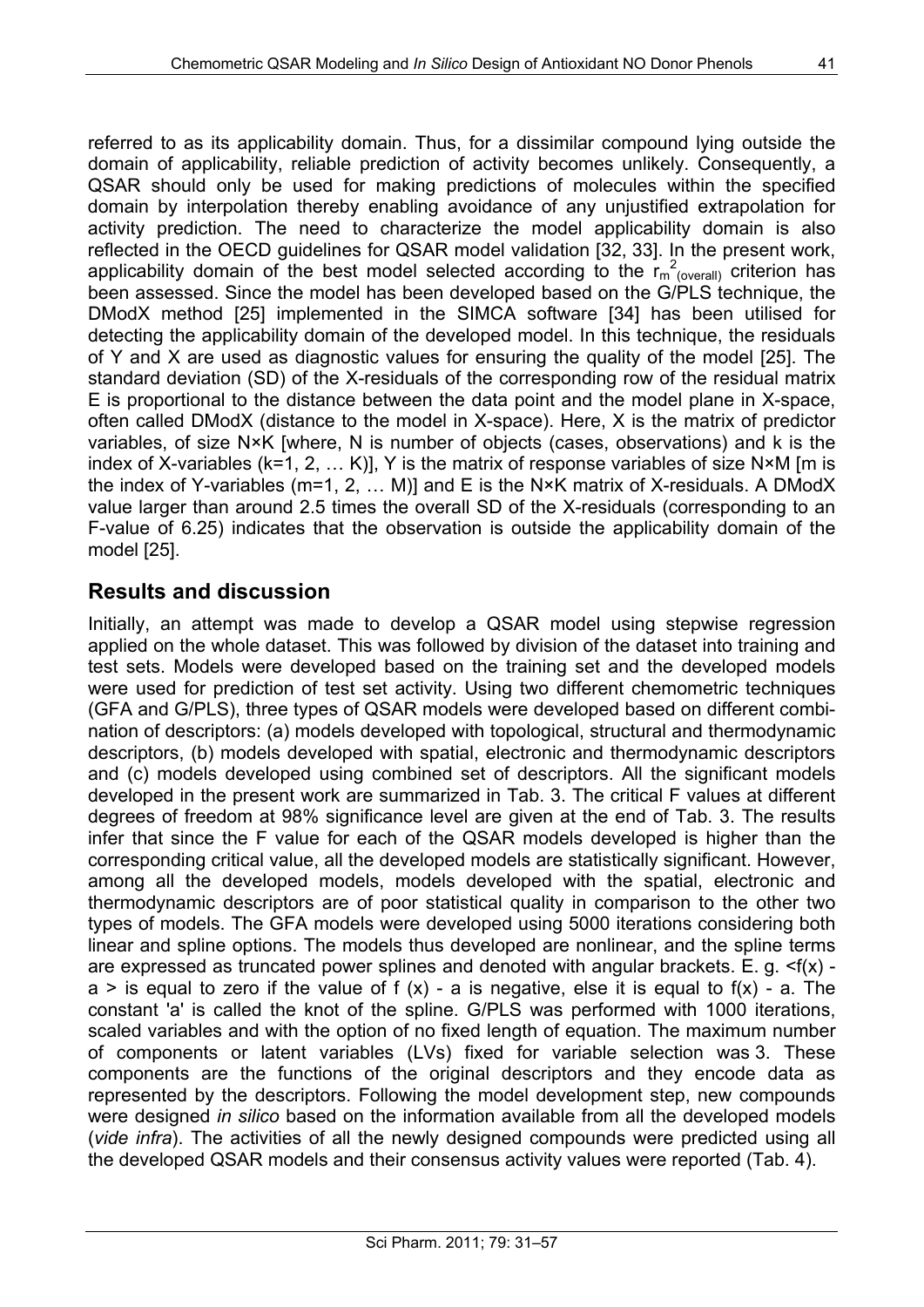|                  |                  |     | Using topological, structural and thermodynamic descriptors                                                   |                |                          |                   |                   |                                        |                                |                                   |
|------------------|------------------|-----|---------------------------------------------------------------------------------------------------------------|----------------|--------------------------|-------------------|-------------------|----------------------------------------|--------------------------------|-----------------------------------|
| Mod.             | Stat.            | Eq. | <b>Descriptors</b>                                                                                            | <b>LVs</b>     | $n_{train.}$             | $\mathbf{s}$      | $R^2$             | $R^2$                                  | F*                             | <b>PRESS</b>                      |
| A <sub>1</sub>   | GFA-<br>linear   |     | SC-0, S aaCH,<br>S_dssC, S_dO<br><sc-3 p-20="">,</sc-3>                                                       |                | 25                       |                   |                   | 0.369 0.889 0.867                      | 40.07                          | 4.756                             |
| A2               | GFA-<br>spline   | 8   | $3\chi_{\rm p}$ , <1.79401-<br>S $sCH3$ ,<br>S aasC                                                           |                | 25                       |                   | 0.315 0.919 0.903 |                                        |                                | 56.95 3.021                       |
| A <sub>2</sub> a | GFA-<br>spline   | 9   | $^{3}X_{p}$ , $(^{3}X_{p})^{2}$ ,<br>$< 1.79401 -$<br>S $sCH3$ ,<br>S aasC                                    |                | 25                       |                   |                   | 0.369 0.889 0.867                      |                                | 40.17 4.557                       |
| A3               | G/PLS-<br>linear |     | S aaCH,<br>S_aasC, S_dsN,<br>S sOH, MolRef                                                                    | $\overline{2}$ | 25                       |                   |                   | 0.401 0.856 0.843                      |                                | 65.48 5.150                       |
| A4               | G/PLS-<br>spline | 10  | $<$ 6.68154- <sup>1</sup> x >,<br>$\mathrm{^{3}X_{p}}$ , <1.98556-<br>$S$ sCH3>,<br>S aasC                    | $\overline{2}$ | 25                       |                   |                   |                                        | 0.323 0.906 0.897 106.44 3.022 |                                   |
| Mod.             | Stat.            | Eq. | <b>Descriptors</b>                                                                                            | $\mathbf{Q}^2$ | $r_m^2$ <sub>(LOO)</sub> | $n_{\text{test}}$ |                   | $\overline{R^2}_{pred}$ $r_m^2$ (test) | 2                              | $r_{\frac{m}{2}(\text{overall})}$ |
| A <sub>1</sub>   | GFA-<br>linear   |     | SC-0, S aaCH,<br>S dssC, S dO                                                                                 |                | 0.806 0.676              | 8                 |                   | 0.859 0.839                            |                                | 0.685                             |
| A2               | GFA-<br>spline   | 8   | <sc-3 p-20="">,<br/><math>\mathrm{^{3}X_{p}}</math> , &lt;1.79401-<br/>S <math>sCH3</math>,<br/>S aasC</sc-3> |                | 0.877 0.757              | 8                 |                   | 0.924 0.899                            | 0.777                          |                                   |
| A <sub>2</sub> a | GFA-<br>spline   | 9   | $3\chi_{p}$ , $(3\chi_{p})^{2}$ ,<br>$<$ 1.79401-<br>S $sCH3$ ,<br>S aasC                                     |                | 0.814 0.677              | 8                 |                   | 0.917 0.818                            |                                | 0.711                             |
| A3               | G/PLS-<br>linear |     | S aaCH,<br>S aasC, S dsN, 0.790 0.771<br>S sOH, MolRef                                                        |                |                          | 8                 |                   | 0.879 0.887                            | 0.790                          |                                   |
| A4               | G/PLS-<br>spline | 10  | $<$ 6.68154- $\frac{1}{1}$ x >,<br>$\mathrm{^{3}X_{p}}$ , <1.98556-<br>$S$ sCH3>,<br>S_aasC                   |                | 0.877 0.870              | 8                 |                   | 0.884 0.812                            |                                | 0.872                             |

**Tab. 3.** Comparison of the statistical quality of the various QSAR models developed in the present work.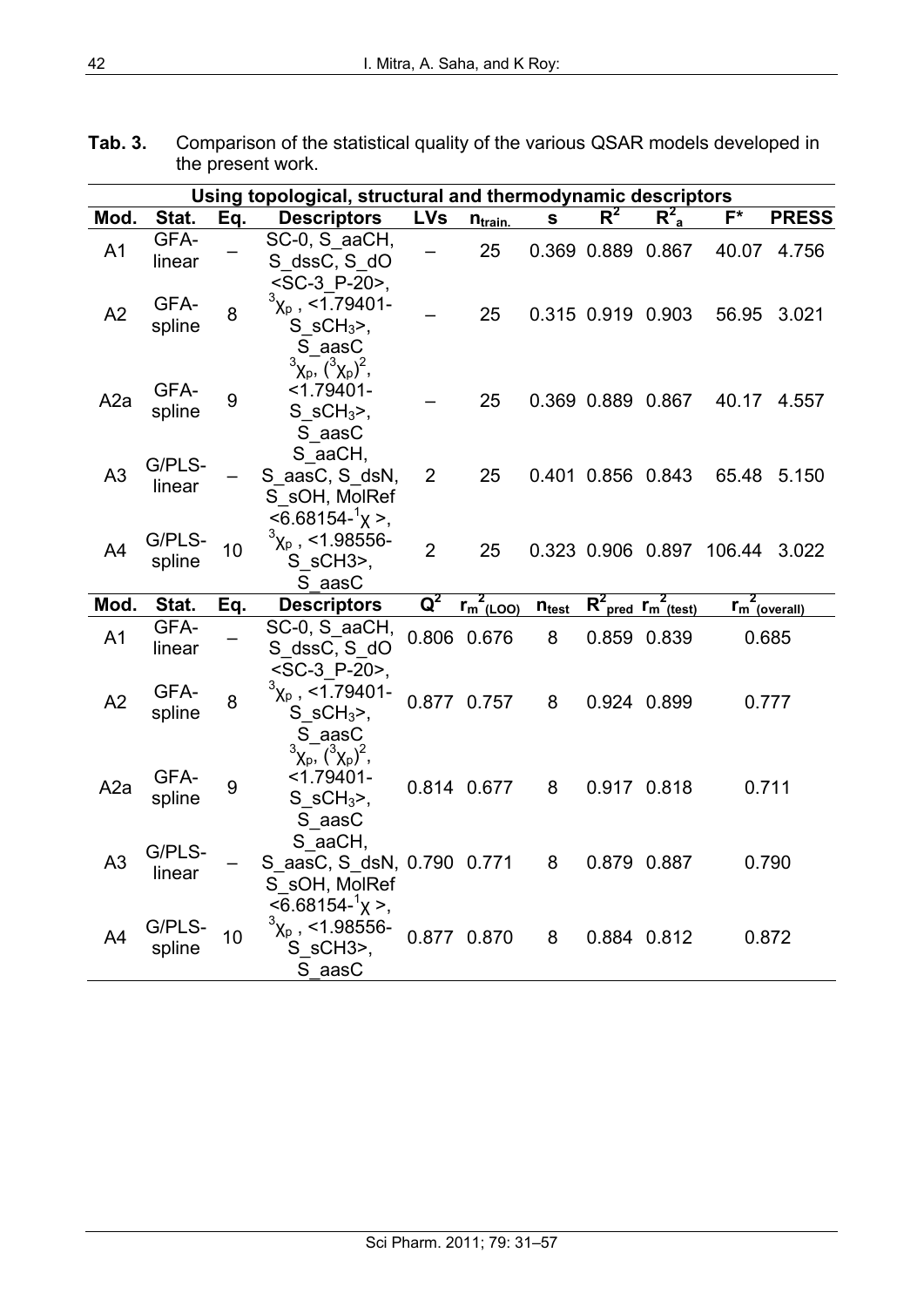# **Tab. 3.** (Cont.)

| $F^*$<br>$R_a^2$<br><b>LVs</b><br>Mod.<br>Stat.<br><b>Descriptors</b><br>$n_{\text{train}}$<br>S<br>GFA-<br>0.443 0.824 0.808 51.55<br>B <sub>1</sub><br>MR, Jurs-TASA<br>25<br>linear<br>G/PLS-<br>MR, Jurs-SASA, Jurs-<br>3<br><b>B2</b><br>25<br>0.434 0.839 0.816 36.41<br>PPSA-3, Jurs-TASA<br>linear<br><55.0428-MR>, Jurs-PNSA-<br>G/PLS-2, <121.354-Jurs-WNSA-1>,<br>3<br>B <sub>3</sub><br>25<br>0.397 0.865 0.846 44.88<br>Jurs-WPSA-3, <472.813-<br>spline<br>Jurs-TASA><br>$R^2_{\text{pred}} r_m^2$ (test)<br>$\mathbf{Q}^2$<br>Stat.<br>Mod.<br><b>Descriptors</b><br>$n_{test}$<br>$r_{m}$ (LOO)<br>$r_{\rm m}$ (overall)<br>GFA-<br><b>B1</b><br>8<br>MR, Jurs-TASA<br>0.785 0.645<br>0.754 0.683<br>0.639<br>linear<br>G/PLS-<br>MR, Jurs-SASA, Jurs-<br><b>B2</b><br>0.775 0.754<br>8<br>0.773 0.661<br>0.775<br>PPSA-3, Jurs-TASA<br>linear<br><55.0428-MR>, Jurs-PNSA-<br>G/PLS-2, <121.354-Jurs-WNSA-1>, 0.800 0.787<br>B <sub>3</sub><br>8<br>0.678 0.525<br>0.761<br>Jurs-WPSA-3, <472.813-<br>spline<br>Jurs-TASA><br><b>Using combined descriptors</b><br>$R^2$<br>$R_a^2$<br>$F^*$<br>Mod.<br>Stat.<br><b>LVs</b><br><b>Descriptors</b><br>${\bf s}$<br>$n_{train.}$<br>$\sigma^3\chi_c{}^v$ , Zagreb, S_aaCH,<br>GFA-<br>C <sub>1</sub><br>25<br>0.284 0.935 0.921<br>71.35<br>Jurs-RPSA<br>linear<br><4.19273- $^{7}x^{v}$ >, S_aasC,<br>GFA-<br>C <sub>2</sub><br><1.83917-S $sCH3$ ,<br>25<br>0.304 0.925 0.910 61.31<br>spline<br>RadOfGyration<br>$\gamma^{\nu}$ , S_aaCH, S_aasC,<br>G/PLS-<br>C <sub>3</sub><br>$\overline{2}$<br>25<br>0.362 0.883 0.872 82.95<br>linear S sOH, Jurs-TASA, HOMO<br>$<$ 1.78363-S sCH <sub>3</sub> >,<br><s aasc-1.50199="">,<br/>G/PLS-<br/>C<sub>4</sub><br/>1<br/>25<br/>0.294 0.919 0.915 260.7<br/>spline &lt;5.22431-RadOfGyration&gt;,<br/>&lt;133.005-Jurs-WPSA-2&gt;<br/><math>r_m^2</math>(LOO) <math>n_{\text{test}}</math> <math>R_{\text{pred}}^2</math> <math>r_m^2</math>(test)<br/>2<br/><math>\mathbf{Q}^2</math><br/>Mod.<br/>Stat.<br/><b>Descriptors</b><br/>I'm<sup>-</sup>(overall)<br/><math>\chi_c</math><sup>v</sup>, Zagreb, S_aaCH,<br/>GFA-<br/>C<sub>1</sub><br/>0.909 0.808<br/>8<br/>0.894 0.834<br/>0.822<br/><b>Jurs-RPSA</b><br/>linear</s> |  | Using spatial, electronic, and thermodynamic descriptors |  |       |  |              |
|-------------------------------------------------------------------------------------------------------------------------------------------------------------------------------------------------------------------------------------------------------------------------------------------------------------------------------------------------------------------------------------------------------------------------------------------------------------------------------------------------------------------------------------------------------------------------------------------------------------------------------------------------------------------------------------------------------------------------------------------------------------------------------------------------------------------------------------------------------------------------------------------------------------------------------------------------------------------------------------------------------------------------------------------------------------------------------------------------------------------------------------------------------------------------------------------------------------------------------------------------------------------------------------------------------------------------------------------------------------------------------------------------------------------------------------------------------------------------------------------------------------------------------------------------------------------------------------------------------------------------------------------------------------------------------------------------------------------------------------------------------------------------------------------------------------------------------------------------------------------------------------------------------------------------------------------------------------------------------------------------------------------------------------------------------------------------------------------------------------------------------------------------------------------------------------------------------------------------------------------------|--|----------------------------------------------------------|--|-------|--|--------------|
|                                                                                                                                                                                                                                                                                                                                                                                                                                                                                                                                                                                                                                                                                                                                                                                                                                                                                                                                                                                                                                                                                                                                                                                                                                                                                                                                                                                                                                                                                                                                                                                                                                                                                                                                                                                                                                                                                                                                                                                                                                                                                                                                                                                                                                                 |  |                                                          |  | $R^2$ |  | <b>PRESS</b> |
|                                                                                                                                                                                                                                                                                                                                                                                                                                                                                                                                                                                                                                                                                                                                                                                                                                                                                                                                                                                                                                                                                                                                                                                                                                                                                                                                                                                                                                                                                                                                                                                                                                                                                                                                                                                                                                                                                                                                                                                                                                                                                                                                                                                                                                                 |  |                                                          |  |       |  | 5.271        |
|                                                                                                                                                                                                                                                                                                                                                                                                                                                                                                                                                                                                                                                                                                                                                                                                                                                                                                                                                                                                                                                                                                                                                                                                                                                                                                                                                                                                                                                                                                                                                                                                                                                                                                                                                                                                                                                                                                                                                                                                                                                                                                                                                                                                                                                 |  |                                                          |  |       |  | 5.516        |
|                                                                                                                                                                                                                                                                                                                                                                                                                                                                                                                                                                                                                                                                                                                                                                                                                                                                                                                                                                                                                                                                                                                                                                                                                                                                                                                                                                                                                                                                                                                                                                                                                                                                                                                                                                                                                                                                                                                                                                                                                                                                                                                                                                                                                                                 |  |                                                          |  |       |  | 4.901        |
|                                                                                                                                                                                                                                                                                                                                                                                                                                                                                                                                                                                                                                                                                                                                                                                                                                                                                                                                                                                                                                                                                                                                                                                                                                                                                                                                                                                                                                                                                                                                                                                                                                                                                                                                                                                                                                                                                                                                                                                                                                                                                                                                                                                                                                                 |  |                                                          |  |       |  |              |
|                                                                                                                                                                                                                                                                                                                                                                                                                                                                                                                                                                                                                                                                                                                                                                                                                                                                                                                                                                                                                                                                                                                                                                                                                                                                                                                                                                                                                                                                                                                                                                                                                                                                                                                                                                                                                                                                                                                                                                                                                                                                                                                                                                                                                                                 |  |                                                          |  |       |  |              |
|                                                                                                                                                                                                                                                                                                                                                                                                                                                                                                                                                                                                                                                                                                                                                                                                                                                                                                                                                                                                                                                                                                                                                                                                                                                                                                                                                                                                                                                                                                                                                                                                                                                                                                                                                                                                                                                                                                                                                                                                                                                                                                                                                                                                                                                 |  |                                                          |  |       |  |              |
|                                                                                                                                                                                                                                                                                                                                                                                                                                                                                                                                                                                                                                                                                                                                                                                                                                                                                                                                                                                                                                                                                                                                                                                                                                                                                                                                                                                                                                                                                                                                                                                                                                                                                                                                                                                                                                                                                                                                                                                                                                                                                                                                                                                                                                                 |  |                                                          |  |       |  |              |
|                                                                                                                                                                                                                                                                                                                                                                                                                                                                                                                                                                                                                                                                                                                                                                                                                                                                                                                                                                                                                                                                                                                                                                                                                                                                                                                                                                                                                                                                                                                                                                                                                                                                                                                                                                                                                                                                                                                                                                                                                                                                                                                                                                                                                                                 |  |                                                          |  |       |  |              |
|                                                                                                                                                                                                                                                                                                                                                                                                                                                                                                                                                                                                                                                                                                                                                                                                                                                                                                                                                                                                                                                                                                                                                                                                                                                                                                                                                                                                                                                                                                                                                                                                                                                                                                                                                                                                                                                                                                                                                                                                                                                                                                                                                                                                                                                 |  |                                                          |  |       |  | <b>PRESS</b> |
|                                                                                                                                                                                                                                                                                                                                                                                                                                                                                                                                                                                                                                                                                                                                                                                                                                                                                                                                                                                                                                                                                                                                                                                                                                                                                                                                                                                                                                                                                                                                                                                                                                                                                                                                                                                                                                                                                                                                                                                                                                                                                                                                                                                                                                                 |  |                                                          |  |       |  | 2.237        |
|                                                                                                                                                                                                                                                                                                                                                                                                                                                                                                                                                                                                                                                                                                                                                                                                                                                                                                                                                                                                                                                                                                                                                                                                                                                                                                                                                                                                                                                                                                                                                                                                                                                                                                                                                                                                                                                                                                                                                                                                                                                                                                                                                                                                                                                 |  |                                                          |  |       |  | 2.756        |
|                                                                                                                                                                                                                                                                                                                                                                                                                                                                                                                                                                                                                                                                                                                                                                                                                                                                                                                                                                                                                                                                                                                                                                                                                                                                                                                                                                                                                                                                                                                                                                                                                                                                                                                                                                                                                                                                                                                                                                                                                                                                                                                                                                                                                                                 |  |                                                          |  |       |  | 5.205        |
|                                                                                                                                                                                                                                                                                                                                                                                                                                                                                                                                                                                                                                                                                                                                                                                                                                                                                                                                                                                                                                                                                                                                                                                                                                                                                                                                                                                                                                                                                                                                                                                                                                                                                                                                                                                                                                                                                                                                                                                                                                                                                                                                                                                                                                                 |  |                                                          |  |       |  | 3.064        |
|                                                                                                                                                                                                                                                                                                                                                                                                                                                                                                                                                                                                                                                                                                                                                                                                                                                                                                                                                                                                                                                                                                                                                                                                                                                                                                                                                                                                                                                                                                                                                                                                                                                                                                                                                                                                                                                                                                                                                                                                                                                                                                                                                                                                                                                 |  |                                                          |  |       |  |              |
|                                                                                                                                                                                                                                                                                                                                                                                                                                                                                                                                                                                                                                                                                                                                                                                                                                                                                                                                                                                                                                                                                                                                                                                                                                                                                                                                                                                                                                                                                                                                                                                                                                                                                                                                                                                                                                                                                                                                                                                                                                                                                                                                                                                                                                                 |  |                                                          |  |       |  |              |
| GFA-<br>C <sub>2</sub><br>$<$ 1.83917-S sCH <sub>3</sub> >,<br>0.892 0.826<br>0.888 0.768<br>8<br>0.791<br>spline<br>RadOfGyration                                                                                                                                                                                                                                                                                                                                                                                                                                                                                                                                                                                                                                                                                                                                                                                                                                                                                                                                                                                                                                                                                                                                                                                                                                                                                                                                                                                                                                                                                                                                                                                                                                                                                                                                                                                                                                                                                                                                                                                                                                                                                                              |  | <4.19273- $\chi^{\nu}$ >, S aasC,                        |  |       |  |              |
| $\gamma^{\nu}$ , S_aaCH, S_aasC,<br>G/PLS-<br>C <sub>3</sub><br>0.788 0.758<br>8<br>0.880 0.800<br>0.785<br>linear S sOH, Jurs-TASA, HOMO<br>$<$ 1.78363-S sCH <sub>3</sub> >,                                                                                                                                                                                                                                                                                                                                                                                                                                                                                                                                                                                                                                                                                                                                                                                                                                                                                                                                                                                                                                                                                                                                                                                                                                                                                                                                                                                                                                                                                                                                                                                                                                                                                                                                                                                                                                                                                                                                                                                                                                                                  |  |                                                          |  |       |  |              |
| <s aasc-1.50199="">,<br/>G/PLS-<br/>C<sub>4</sub><br/>0.875 0.848<br/>0.800 0.737<br/>0.829<br/>8<br/>spline &lt;5.22431-RadOfGyration&gt;,<br/>&lt;133.005-Jurs-WPSA-2&gt;</s>                                                                                                                                                                                                                                                                                                                                                                                                                                                                                                                                                                                                                                                                                                                                                                                                                                                                                                                                                                                                                                                                                                                                                                                                                                                                                                                                                                                                                                                                                                                                                                                                                                                                                                                                                                                                                                                                                                                                                                                                                                                                 |  |                                                          |  |       |  |              |
| * Critical values of F distribution (two-tailed) at 98% significance level: $F_{4,20}$ = 4.431, $F_{2,22}$ = 5.719, $F_{3,21}$ = 4.874,<br>$F_{1,23} = 7.881$                                                                                                                                                                                                                                                                                                                                                                                                                                                                                                                                                                                                                                                                                                                                                                                                                                                                                                                                                                                                                                                                                                                                                                                                                                                                                                                                                                                                                                                                                                                                                                                                                                                                                                                                                                                                                                                                                                                                                                                                                                                                                   |  |                                                          |  |       |  |              |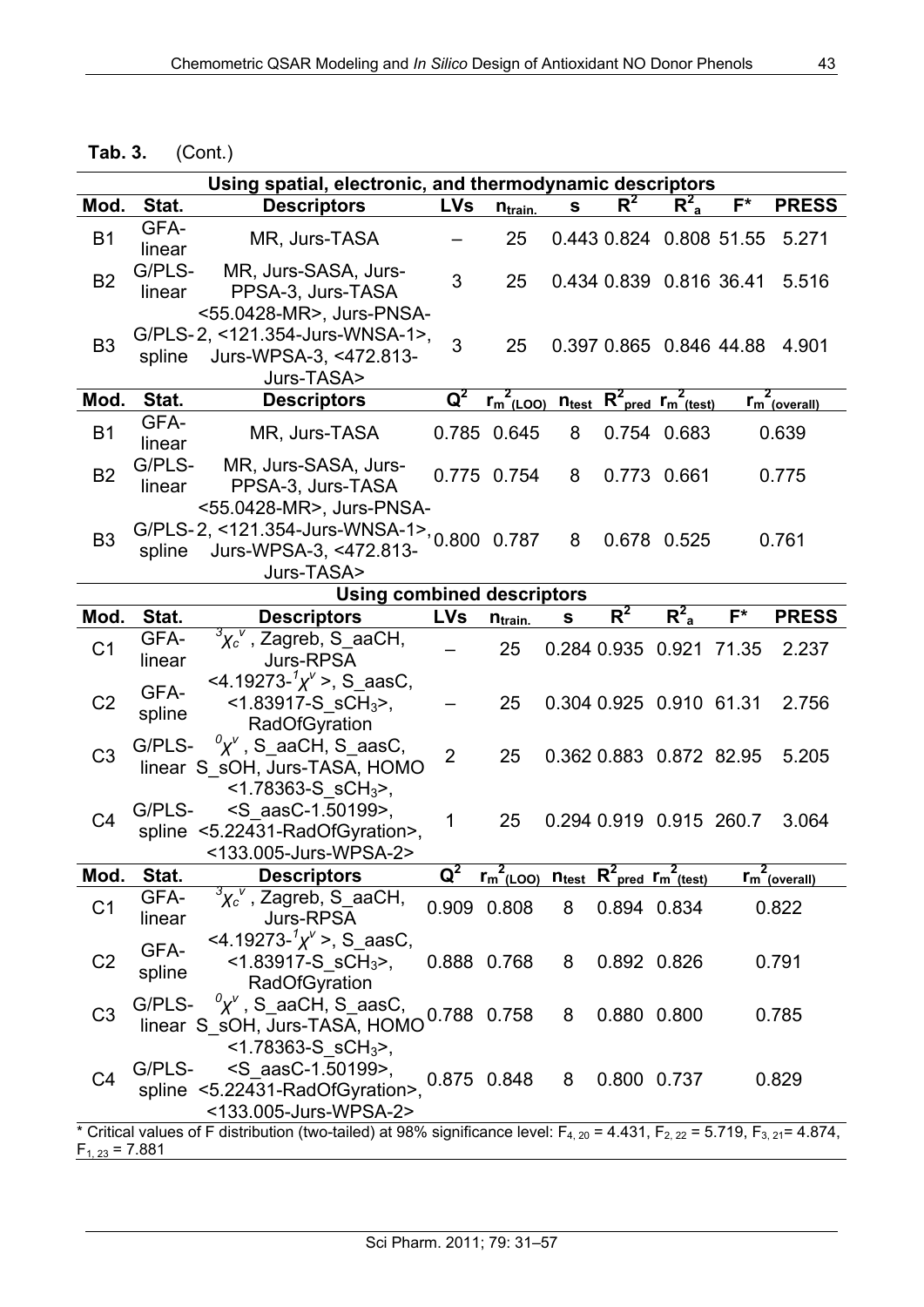**Tab. 4.** Activity predicted for the newly designed compounds based on the 11 QSAR models developed in the present work.

| Cpd.            | Model | Model                         |       |       |             |                   |                |                |                | Model Model Model Model Model Model Model Model | <b>Model</b>   |       |
|-----------------|-------|-------------------------------|-------|-------|-------------|-------------------|----------------|----------------|----------------|-------------------------------------------------|----------------|-------|
| No.             | A1    | A2                            | A3    | A4    | <b>B1</b>   | <b>B2</b>         | B <sub>3</sub> | C <sub>1</sub> | C <sub>2</sub> | C <sub>3</sub>                                  | C <sub>4</sub> | APA*  |
| N <sub>1</sub>  | 4.085 | 9.362                         | 4.281 |       |             | 3.915 3.213 2.697 | 3.282          | 4.900          | 7.824          | 3.851                                           | 8.831          | 5.113 |
| N <sub>2</sub>  | 4.245 | 10.777                        | 4.368 | 3.945 | 3.818       | 3.170             | 3.055          | 4.497          | 9.414          | 4.117                                           | 10.525         | 5.630 |
| N <sub>3</sub>  | 3.414 | 7.474                         | 3.644 | 3.493 |             | 3.533 3.254       | 3.652 3.971    |                | 6.578 3.493    |                                                 | 7.281          | 4.526 |
| N4              | 3.567 | 8.805                         | 3.731 | 3.560 |             | 3.278 3.038       | 3.481          | 4.041          | 7.506          | 3.508                                           | 8.386          | 4.809 |
| N <sub>5</sub>  | 3.517 | 7.759                         | 3.696 | 3.558 | 3.594       | 3.278             | 3.911          | 3.982          | 6.929          | 3.557                                           | 7.759          | 4.685 |
| N <sub>6</sub>  | 3.674 | 9.155                         | 3.785 | 3.600 |             | 3.558 3.249       | 3.739          | 4.011          | 8.023          | 3.635                                           | 9.012          | 5.040 |
| N7              | 3.678 | 9.276                         | 3.783 | 3.633 | 3.592 3.261 |                   | 3.736          | 4.110          | 8.044          | 3.646                                           | 9.053          | 5.074 |
| N <sub>8</sub>  | 3.834 | 10.614                        | 3.872 | 3.665 |             | 3.526 3.186       | 3.567          | 4.067          | 9.171          | 3.711                                           | 10.338         | 5.414 |
| N <sub>9</sub>  | 3.772 | 10.125                        | 4.738 | 4.387 | 4.727       | 4.039             | 2.878          | 4.405          | 9.143          | 4.500                                           | 9.643          | 5.669 |
| N <sub>10</sub> | 3.931 | 11.553                        | 4.825 | 4.416 |             | 3.462 2.898       | 2.950          | 4.368          | 9.469          | 4.211                                           | 10.740         | 5.711 |
| N <sub>11</sub> | 3.787 | 8.678                         | 4.513 | 4.362 | 4.300       | 3.708             | 3.063          | 3.858          | 7.928          | 4.153                                           | 8.685          | 5.185 |
| N <sub>12</sub> | 3.948 | 10.130                        | 4.599 | 4.402 | 4.330       | 3.754             | 2.886          | 3.936          | 9.029          | 4.248                                           | 9.979          | 5.567 |
| N <sub>13</sub> | 3.844 | 8.990                         | 3.749 | 3.566 | 3.494       | 3.154             | 3.676          | 3.816          | 7.809          | 3.591                                           | 8.747          | 4.949 |
| N <sub>14</sub> | 3.624 | 8.496                         | 4.364 | 4.291 | 4.113       | 3.561             | 3.233          | 3.668          | 7.546          | 3.974                                           | 8.492          | 5.033 |
| N <sub>15</sub> | 3.784 | 9.786                         | 4.449 | 4.323 | 3.239       | 2.816             | 3.107          | 4.069          | 8.181          | 3.798                                           | 9.347          | 5.173 |
|                 |       | *.average predicted activity. |       |       |             |                   |                |                |                |                                                 |                |       |

#### *Model developed with the whole dataset*

**Eq. 7.**   $PRESS = 4.091, Q^2 = 0.866, true r_m^2 (100) = 0.578$  $n = 33$ , s = 0.317,  $R^2 = 0.914$ ,  $R_a^2 = 0.894$ ,  $F = 46.10$ (df 6,26), \_ 1.80( 0.821) − ± × *S ddsN JursRPCG*  $-$  0.017( $\pm$ 0.006) $\times$  *MR*  $-$  0.360( $\pm$ 0.088) $\times^3\chi_c^\mathrm{v}$   $-$  2.11( $\pm$ 0.608) $\times$  $\rho$ IC $_{50}$  =  $-0.373$  + 0.302( $\pm$ 0.069) $\times$  S  $\_$  aasC  $+$  0.009( $\pm$ 0.001) $\times$ *JursTASA –* 0.017(±0.006)×*MR –* 0.360(±0.088)× $^3\chi^5_c$ 

In the above equation, n is the number of compounds used for developing the QSAR model. Standard errors of the regression coefficients are shown in parentheses. Eq. 7 was developed with the entire dataset of molecules using stepwise regression method [23]. A value of internal predictive variance ( $Q^2$  = 0.866) above the stipulated value of 0.5 for the developed model signifies its predictive ability. The positive coefficients for *S\_aasC* and *Jurs TASA* descriptors indicate that the antioxidant activities of these molecules increase with an increase in the values of these descriptors. The *S\_aasC* descriptor refers to the summation of E-state values for the  $\widehat{\;\;)}_0^\subset$  (aromatic carbon) fragments. *Jurs TASA* (total

hydrophobic surface area) is calculated as the sum of solvent-accessible surface areas of atoms with absolute value of partial charges less than 0.2. An increase in the value of *S* aasC descriptor indicates increase in substitution on the aromatic nucleus while an increase in the value of *Jurs TASA* indicates an increase in surface area with reduced partial charge. Again, negative coefficients for *MR*, *<sup>3</sup> χv <sup>c</sup>*, *S\_ddsN* and *Jurs RPCG* descriptors signify that the antioxidant activity of these molecules is inversely proportional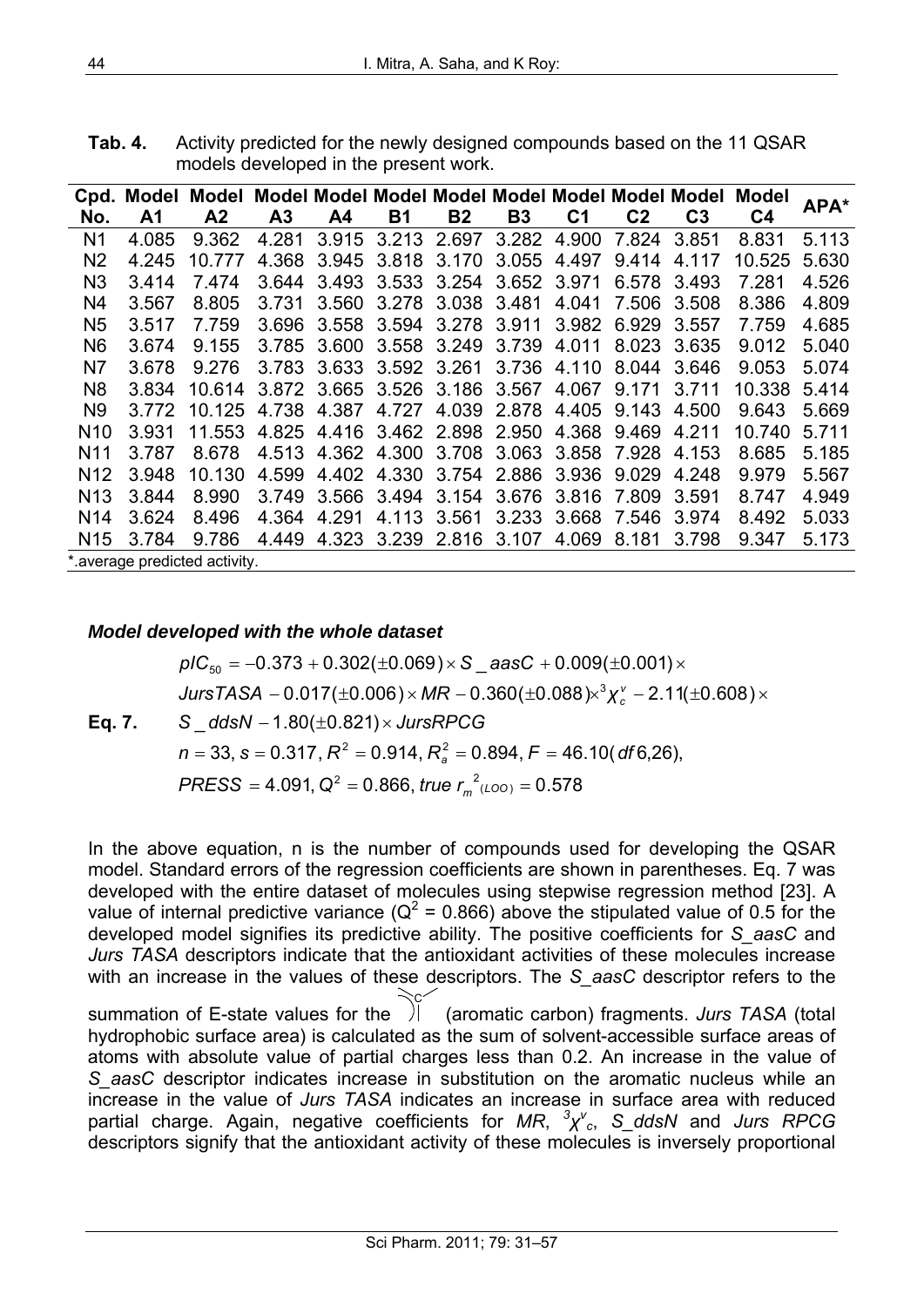to the values of these descriptors. *MR* refers to the molar refractivity of the molecule and gives a measure of the size and volume of the molecule. The parameter,  ${}^3\chi_c{}^v$  is a topological descriptor [20] belonging to the category of molecular connectivity indices and defined as the third order cluster index based on valance count. It encodes the number of branch points in a molecule indicating a decrease in branching of the molecule for a decrease in its value. The parameter, *Jurs RPCG* (relative positive charge) is a spatial descriptor obtained by dividing the partial charge of the most positive atom with the total positive charge. *S\_ddsN* is a topological descriptor and refers to the summation of E-state  $\mathbb{N}$ 

value for the nitrogen atom of type . In this data set, it has referred to the nitrogen of the N-oxide fragment of the oxadiazole ring. It has been observed that the descriptor, *S* ddsN, assumes a negative value when the 5 position of the oxadiazole ring is substituted with a group containing more electronegative atoms. In such cases, the impact of *S* ddsN becomes positive on the activity (the coefficient of S-ddSN in Eq. (7) is actually negative).

The opposite signs for the coefficients of *Jurs TASA* and *MR* descriptors infer that although an increase in hydrophobic surface area of the molecules favours their activity, the total volume of the molecule should small enough so that the *MR* descriptor attains a lower value. Thus, the increase in hydrophobic surface area should be up to a specific limit. Interestingly, *MR* assumes a positive coefficient in the absence of the *Jurs TASA* descriptor. Again, according to the order of significance, the descriptors occurring in Eq. (7) can be ranked as: (i) *Jurs TASA*, (ii) *S\_aasC*, (iii) *<sup>3</sup> χc v* , (iv) *MR*, (v) *S\_ddsN* and (vi) *Jurs RPCG*. The weightage of these descriptors once again signifies that the *Jurs TASA* descriptor has a greater impact on the activity profile these molecules compared to the *MR* descriptor. Compound numbers (nos.) **4** and **9** bearing conducive values for all these descriptors exhibit maximum activity. Again compound nos. **16**, **17** and **18** despite having large values for the MR and  ${}^{3}x^{\nu}$  descriptors exert high range of activity, since these descriptors rank lower in terms of the weightage of the descriptors. Although compound nos. **1**, **10** and **28** satisfy the requirements for most of the descriptors, these compounds exhibit the lowest activity range due to unsatisfactory values of the two most significant descriptors, *Jurs TASA* and *S\_aasC*.

It has been argued that in case of a small dataset, considerable amount of information is lost in division of dataset into training and test sets. Alternatively, 'true  $r_m^2$ <sub>(LOO)</sub>' calculated based on the whole dataset may efficiently reflect the predictive potential of a model. Thus, the value of 'true  $r_m^2$ <sub>(LOO)</sub>' [21] (threshold value = 0.5) was also calculated for this dataset. For the calculation of this parameter, each molecule in the dataset was deleted once and the variable selection strategy was applied and a new model was built with the remaining molecules. The activity of the deleted molecule was thereafter predicted using the developed model. The cycle was continued till all the molecules in the dataset were deleted at least once. The activity predicted thus for all the molecules was used for the calculation of this 'true  $r_m^2$ <sub>(LOO)</sub>' parameter. Thus, in the calculation of 'true  $r_m^2$ <sub>(LOO)</sub>' metric, new variables are selected in each cycle based on the leave-one-out technique. Consequently, this parameter reflects the external predictive ability of the model especially in case of such a small dataset where splitting may result in loss of an appreciable amount of chemical information. In this case, statistically significant result was obtained for the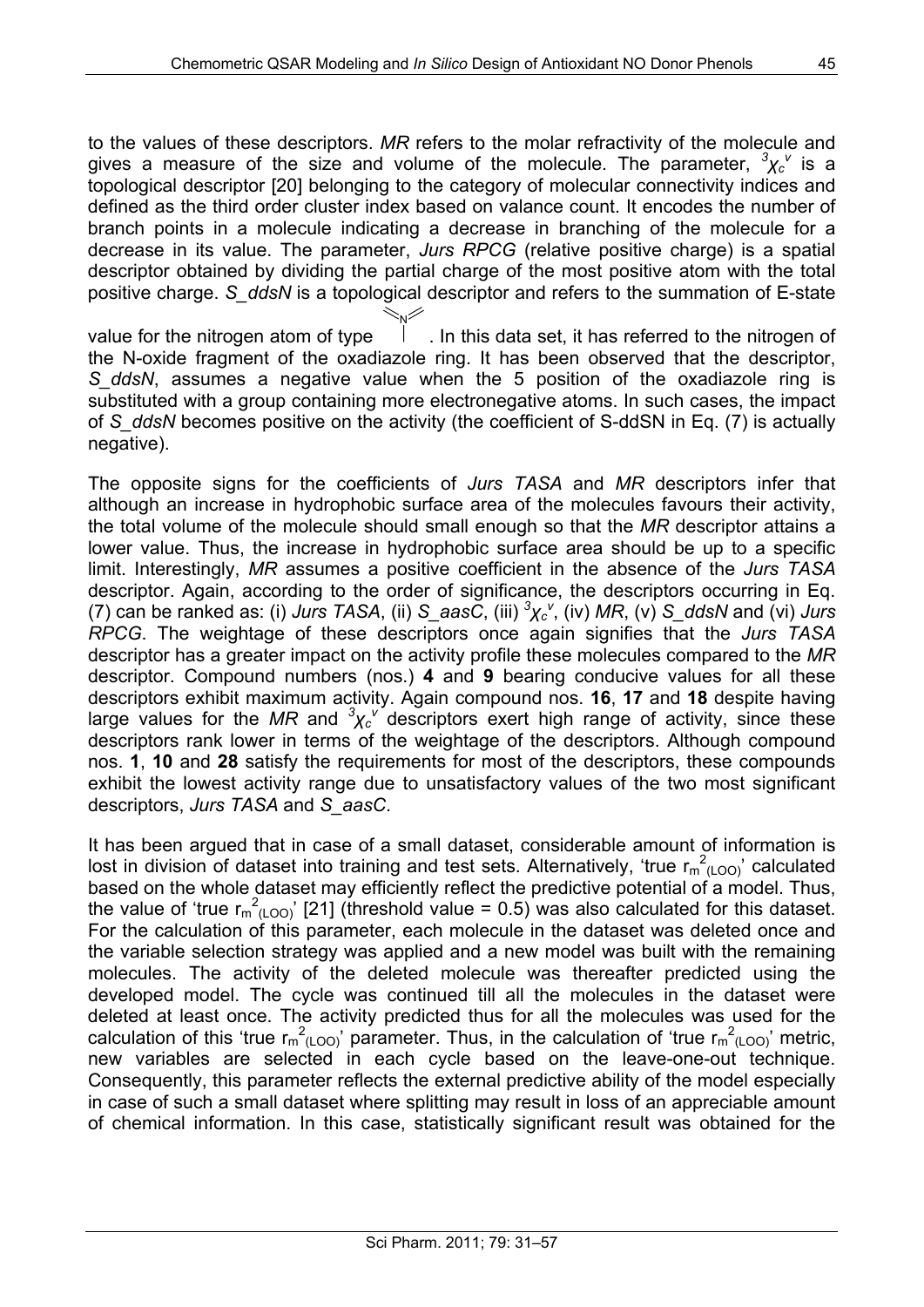'true r<sub>m</sub><sup>2</sup><sub>(LOO)</sub>' (0.578) parameter indicating ability of the model to predict the activity of new series of molecules of this class.

#### *Models developed from training set data*

To indicate the external predictivity of developed models, the dataset was further divided into training and test sets. Subsequent models were built based on the training set and were externally validated based on the test set. Three different types of models were built using the training set compounds such as: (i) models developed with topological, structural and thermodynamic descriptors, (ii) models developed with spatial, electronic and thermodynamic descriptors and (iii) models developed with combined set of descriptors. The predictive ability of the models was judged based on the internal and external validation parameters which are summarized in Tab. 3. All the models bear acceptable values of  $Q^2$  and R<sup>2</sup><sub>pred</sub> which are considerably greater than the stipulated value of 0.5. In terms of internal predictivity ( $Q^2$  = 0.909), model C1 developed with the combined set of descriptors was the better compared to the other ones. But since internal validation alone fails to judge the ability of a model to predict the activity of new series of molecules, values of R<sup>2</sup><sub>pred</sub> were also taken into consideration. Thus, in terms of both internal ( $Q^2$  = 0.814) and external ( $R^2_{\text{pred}}$  = 0.917) predictive parameters, model A2a developed with the topological, structural and thermodynamic descriptors shows maximum statistical significance. However, the value of  $R^2_{\text{pred}}$  alone fails to judge whether the range of predicted activity data lies within the desired observed activity range. Hence, values of  $r_m^2$ metrics were calculated. The  $r_m^2$  (overall) value determines the degree of proximity between the observed and corresponding predicted activity data for both the training and test set molecules. Thus, in terms of all the three parameters ( $Q^2$  = 0.877,  $R^2_{\text{pred}}$  = 0.884,  $r_m^2_{\text{(overall)}}$ = 0.872), model A4 developed with topological, structural and thermodynamic descriptors exhibits maximum statistical significance. It can be inferred from Tab. 3 that the models developed with spatial, electronic and thermodynamic descriptors were inferior in terms of their predictive ability compared to the remaining ones and hence are not described below.

The repeated occurrence of the E-state descriptors in the developed QSAR models signifies the importance of the various structural fragments for optimal antioxidant activity of these molecules. The *S\_aaCH* and *S\_aasC* descriptors refer to the summation of E-

state values for unsubstituted () ) and substituted () ) aromatic carbon fragments respectively while *S\_sCH3* descriptor refer to the summation of E-state values for the methyl groups  $(-CH_3)$  present within the molecular structures. Thus, presence of these descriptors signifies the influence of these structural fragments for the activity profile of these molecules. The parameter *S\_aasC* also appeared in Eq. 7 obtained for the whole dataset. Again repeated occurrence of the *Jurs* descriptors and the various types of connectivity (χ) descriptors indicate that the charged surface area of the molecules as well as their extent of branching influence the antioxidant activity profile of these molecules.

Due to space limitation, only the GFA and G/PLS models (models A2, A2a and A4) obtained using spline option from topological, structural and thermodynamic descriptors are described here.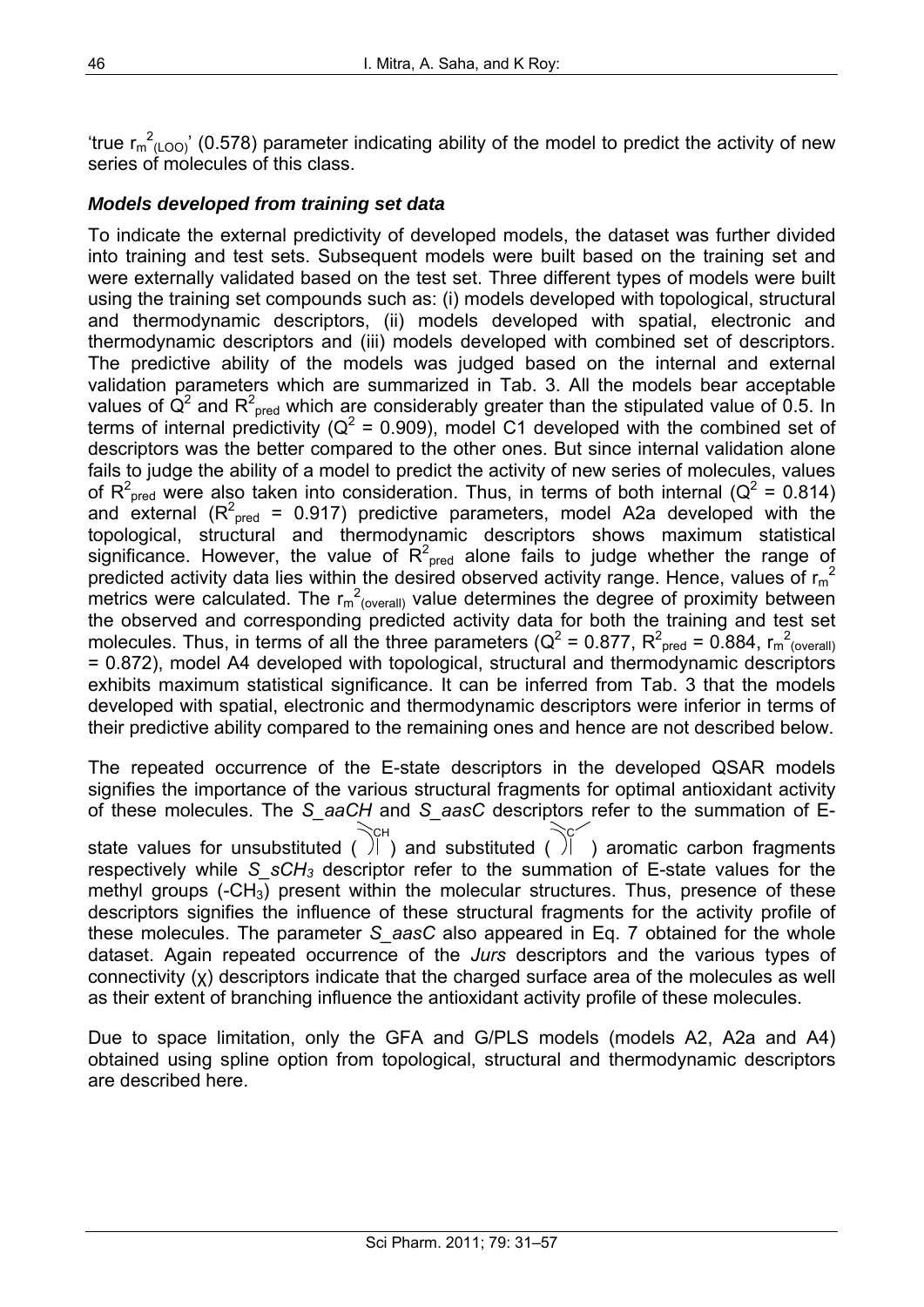#### *GFA model*

**Eq. 8.** 

**Eq. 9.** 

$$
p/C_{50} = -1.68 - 0.113 \ (\pm 0.029) \times \ \leq SC - 3 \ P - 20 > +0.786 \ (\pm 0.164) \times^3 \ \chi_p
$$
  
- 0.637 \ (\pm 0.099) \times \  $1.79401 - S \ \ \leq \ \text{C/H}_3 \ > \ +0.329 \ (\pm 0.049) \times S \ \ \text{aasc}$   

$$
n_{training} = 25, s = 0.315, R^2 = 0.919, R_a^2 = 0.903, F = 56.95 \ (\text{df } 4, 20), \ \ \text{PRES} = 3.022,
$$

$$
Q^2 = 0.877, r_m^2 \ (\text{loop } = 0.757, n_{test} = 8, R^2_{\ \text{pred}} = 0.924, r_m^2 \ (\text{test } = 0.899, r_m^2 \ (\text{overall}) = 0.777
$$

The acceptable values of the internal ( $Q^2$  = 0.877) and external ( $R^2_{\text{pred}}$  = 0.924) predictive parameters reflect the predictability of the developed model. Moreover, statistically significant results for all the  $r_m^2$  metrics indicate that the predicted activity values of all the compounds are close to the corresponding observed activity data. Although the model exhibits high predictive ability, there exists significant intercorrelation between two descriptors namely, SC-3\_P (number of third-order subgraphs in the molecular graph) and  ${}^{3}X_{p}$  (molecular connectivity index). Intercorrelation matrix (Tab. 5) for all the descriptors appearing in Eq. 8 signifies that there may exist a parabolic relationship between the activity values and these descriptors. Thus, to better express the parabolic behaviour of the developed model, the SC-3\_P descriptor was replaced with a second order function of the  ${}^{3}$ <sub>Xp</sub> descriptor.

**Tab. 5.** Intercorrelation matrix for Eq. 8 (model A2)

| Descriptor   SC-3 P  |       | ΄Xp   | $ S \text{ sCH}_3 S \text{ aasc}$ |          |
|----------------------|-------|-------|-----------------------------------|----------|
| $ SC-3 P$            | 1.000 | 0.989 | $-0.133$                          | 0.020    |
| Хp                   |       | 1.000 | $-0.062$                          | $-0.027$ |
| $S$ sCH <sub>3</sub> |       |       | 1.000                             | $-0.566$ |
| S aasC               |       |       |                                   | 1 NOO    |

$$
pIC_{50} = -0.448 + 0.497 \ (\pm 0.147) \times ^3 \ \chi_p - 0.0225 \ (\pm 0.009) \times (^3 \ \chi_p)^2
$$
  
+ 0.300 \ (\pm 0.110) \times S\_a a s C - 0.539 \ (\pm 0.057) \times < 1.79401 - S\_s C H\_3 >  

$$
n_{training} = 25, s = 0.369, R^2 = 0.889, R_a^2 = 0.867, F = 40.17(df4,20),
$$
  

$$
PRESS = 4.557, Q^2 = 0.814, r_m^2(\text{loop}) = 0.677, n_{test} = 8,
$$
  

$$
R^2_{pred} = 0.917, r_m^2(\text{test}) = 0.818, r_m^2(\text{overall}) = 0.711
$$

Eq. 8 is thus modified to Eq. 9 in order to express the parabolic relationship of the developed QSAR model with respect to  ${}^{3}X_{p}$  descriptor.  ${}^{3}X_{p}$  [20] is the weighted count of four atom (three-bond) fragments and it reflects the degree of branching at each of the four atoms in the fragment. In the above equation, a positive coefficient of the  $\mathrm{^{3}X_{p}}$  descriptor signifies that the antioxidant activity of these molecules increases with an increase in the value of this descriptor. Thus, it can be inferred that an increase in the degree of branching in these molecules favours their antioxidant activity profile. Maximum antioxidant activity profile of compound nos. 9, 16 and 18 can be explained by their large  $\frac{3}{2} \chi_{\text{p}}$  descriptor values while the reduced activity of compound nos. **1**, **6**, **10** and **28**, may be attributed to the small values of  $\frac{3}{x_p}$  descriptor. The optimum value of  $\frac{3}{x_p}$  for this series of compounds is 11.044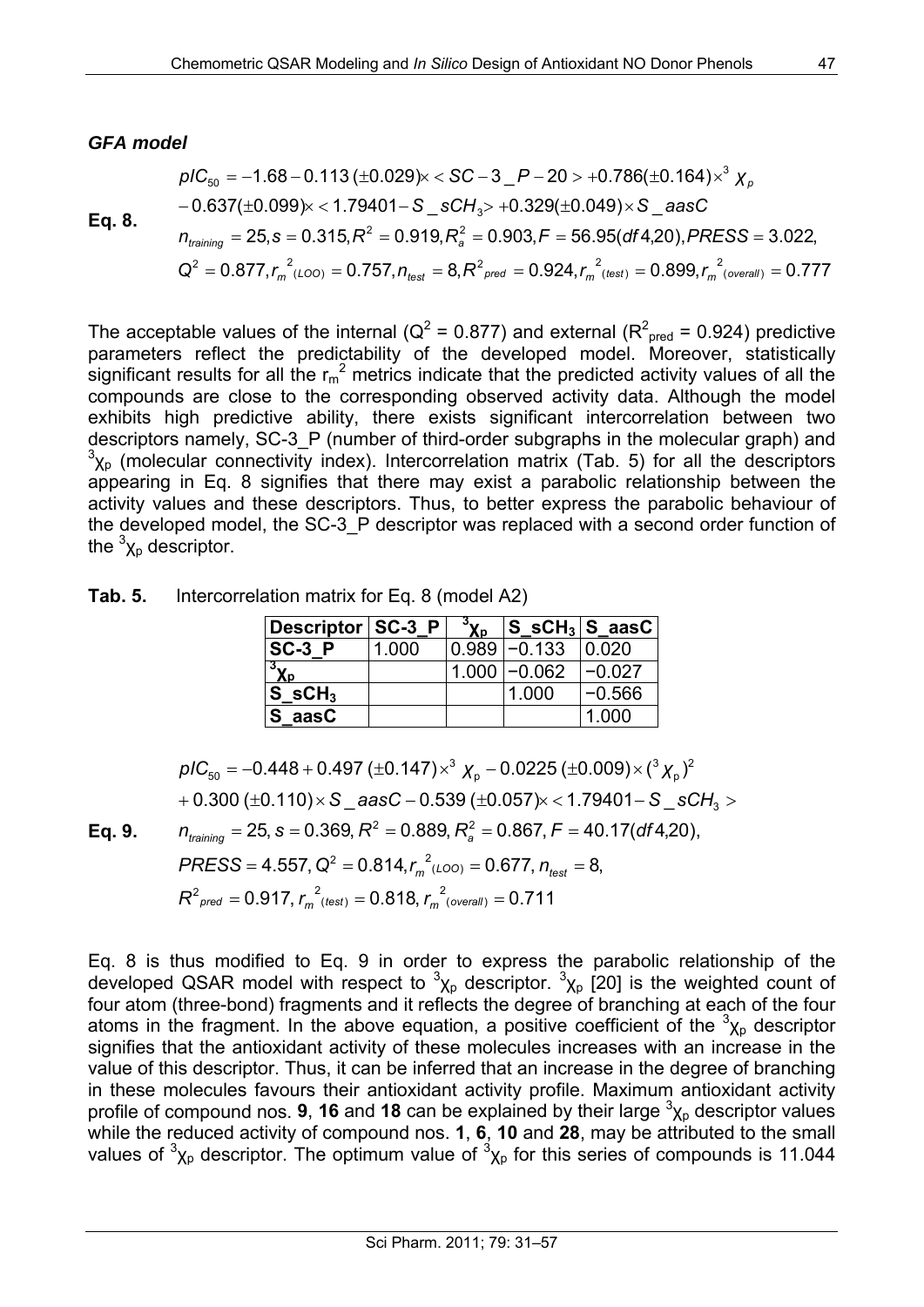which approximately matches with the value of this descriptor for the most active compound (compound no. **18**). This in turn explains the parabolic relationship between activity and <sup>3</sup><sub>X<sub>p</sub> descriptor. The S\_aasC descriptor refers to the summation of E-state</sub> values for the C (aromatic carbon) fragments. Since the *S\_aasC* descriptor bears a positive coefficient, an increase in its value leads to an improvement in the antioxidant activity profile of these compounds as observed in case of compound nos. **9**, **16**, **17** and **18**. Thus, as the number of such fragments increase, an increase in the activity data of these molecules is observed. The *S\_sCH3* descriptor refers to the summation of E-state values for the  $-CH_3$  (methyl group) fragments. In the above equation, a negative coefficient of the spline term with this descriptor indicates that for any value of this descriptor greater than 1.79401, the spline term< 1.79401−*S* \_ *sCH*<sup>3</sup> > , exerts zero contribution and the compounds show an improvement in activity data as exemplified in compound nos. **9**, **16**, **17** and **18**. On the contrary, compound nos. **6**, **10**, **28** and **33** with zero values of the *S\_sCH3* descriptor exhibit lowest activity range. Thus it can be suggested that presence of methyl substituents favours the antioxidant activity profile of these molecules.

#### *G/PLS model*

A statistically significant QSAR model was also obtained using the G/PLS technique together with the spline option.

$$
pC = 1.158 - 0.429 \times 6.68154 - \frac{1}{2} \times 6.108 \times \frac{3}{2} \times \frac{1}{2}
$$
  
- 0.525 \times 1.98556 - S\_SCH<sub>3</sub> > +0.288 \times S\_a asC  
**Eq. 10.** 
$$
n_{training} = 25, LVs = 2, s = 0.323, R^2 = 0.905, R_a^2 = 0.897, F = 106.44(df2,22),
$$

$$
PRESS = 3.023, Q^2 = 0.877, r_m^2 (100) = 0.870, n_{test} = 8, R^2_{pred} = 0.884,
$$

$$
r_m^2 (test) = 0.812, r_m^2 (overall) = 0.872
$$

The predictive power of the developed model is reflected through the statistically significant values of the internal ( $Q^2 = 0.877$ ) and external ( $R^2_{\text{pred}} = 0.884$ ) validation parameters as well as the  $r_m^2$  metrics. Among all the developed equations, this equation gives a maximum value of the  $r_m^2$ <sub>(overall)</sub> (0.872) parameter indicating that the predicted activity values of all the dataset compounds are in very close proximity to the corresponding observed data. These results signify that the model can be efficiently used for activity prediction of new compounds of this class. The predicted activity values (LOO predicted values for the training set) according to Eq. (10) are given in Tab. 1. According to the order of significance, the descriptors occurring in Eq. (10) can be arranged as: (i)  $\leq$  1.98556-S\_sCH<sub>3</sub>>, (ii) S\_aasC, (iii)  ${}^{3}X_{p}$  and (iv)  $\leq$  6.68154- ${}^{1}X$ >. Similar to the previous equation (Eq. 9), <sup>3</sup> $\chi_{\text{p}}$  and S\_aasC descriptors bear positive coefficients indicating that the antioxidant activity increases with an increase in the values of these descriptors. Consequently, this observation infers that a high degree of branching (as indicated by high

values of  ${}^{3}x_{p}$ ) and large number of  $\widehat{ }$  fragments present within the molecular structure of these NO donor phenolic compounds favour their antioxidant activity profile.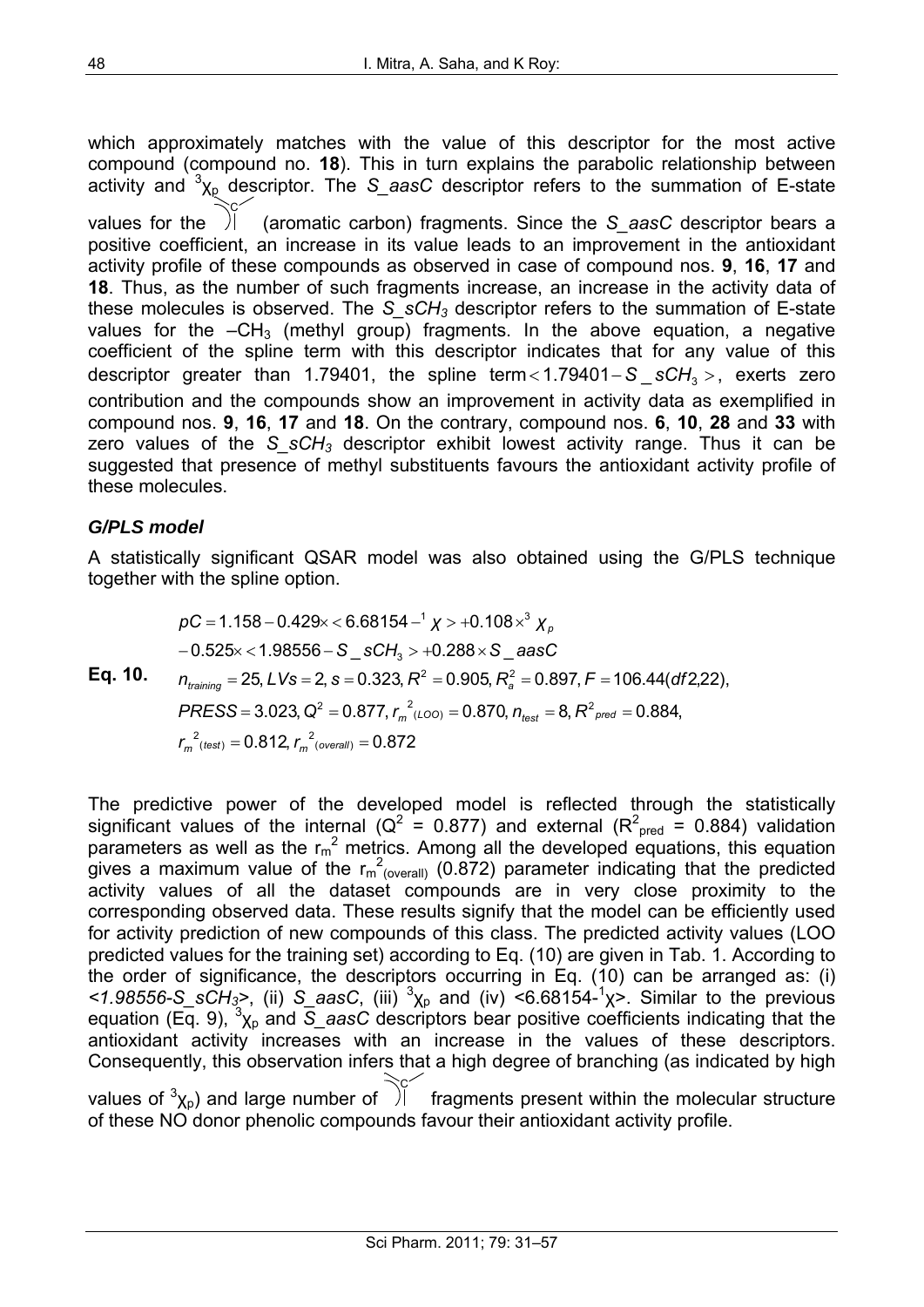Again, negative coefficients of the spline terms with the *S\_sCH3* and *<sup>1</sup> χ* imply that for zero values of these spline terms, the compounds show high activity range. This, in turn, suggests that values of *S\_sCH3* descriptor greater than 1.98556 and that of *<sup>1</sup> χ* descriptor greater than 6.68154 account for zero contribution of the spline function and hence explain the high activity range for compounds with such values. This is because a negative value of a spline term indicates zero contribution of the corresponding spline term. *<sup>1</sup> χ* [20] is a topological descriptor referring to simple connectivity index obtained by one bond dissection of the molecule. Since the descriptor encodes the number of non-hydrogen atoms in a molecule, values of this descriptor reflect the size and volume of the molecule along with the degree of branching. Thus the results suggest that an increase in the number of methyl substitution  $(-CH_3$  fragment) as well as an increase in the volume and/or branching of the molecule favours their antioxidant activity. This increase in size can be well correlated with the observation of Eq. 7, which infers that increase in total hydrophobic surface area of these molecules up to a definite limit favors their antioxidant activity profile. Compound nos. **9**, **16**, **17** and **18** fulfilling all these necessary structural requirements exert maximum activity range. In case of compound nos. **6**, **10** and **28**, although the <6.68154-  $1$ <sub>X</sub> descriptor attains zero value, the other highly significant descriptors do not meet the necessary criteria and subsequently, results in a lowering of their activity profile. Similarly, compound no. 33 shows reduced activity despite having zero value for the  $\leq 6.68154^{-1}$  $\chi$ descriptor and a large value of the  ${}^{3}X_{p}$  descriptor due to a lower weightage of these descriptors compared to the others.

#### *Major observations from other models*

The remaining equations which are not described in detail here also reveal some interesting structure-activity relationships for optimum antioxidant activity of these molecules. The *S\_dsN* descriptor appearing in model A3 refers to the summation of E-state values for the –N= fragment of the pyrazolone ring. The positive coefficient of this term indicates that the presence of this fragment in the molecular structure favours the activity range of these compounds. However, being a descriptor of less relative importance, it does not significantly contribute to the activity profile of these compounds. Again, both models C2 and C4 bear the *Rad of Gyra* descriptor (abbreviation for radius of gyration, which is a size descriptor denoting the distribution of atomic masses in a molecule and measures of molecular compactness and symmetry for long-chain molecules) inferring that long chain unsymmetrical substitution of the parent molecule leads to an increase in their activity profile. Besides these, most of the models signify that an increase in the activity profile of these molecules is achieved with an increase in the degree of methylation and substituted aromatic carbon fragments in their molecular structure.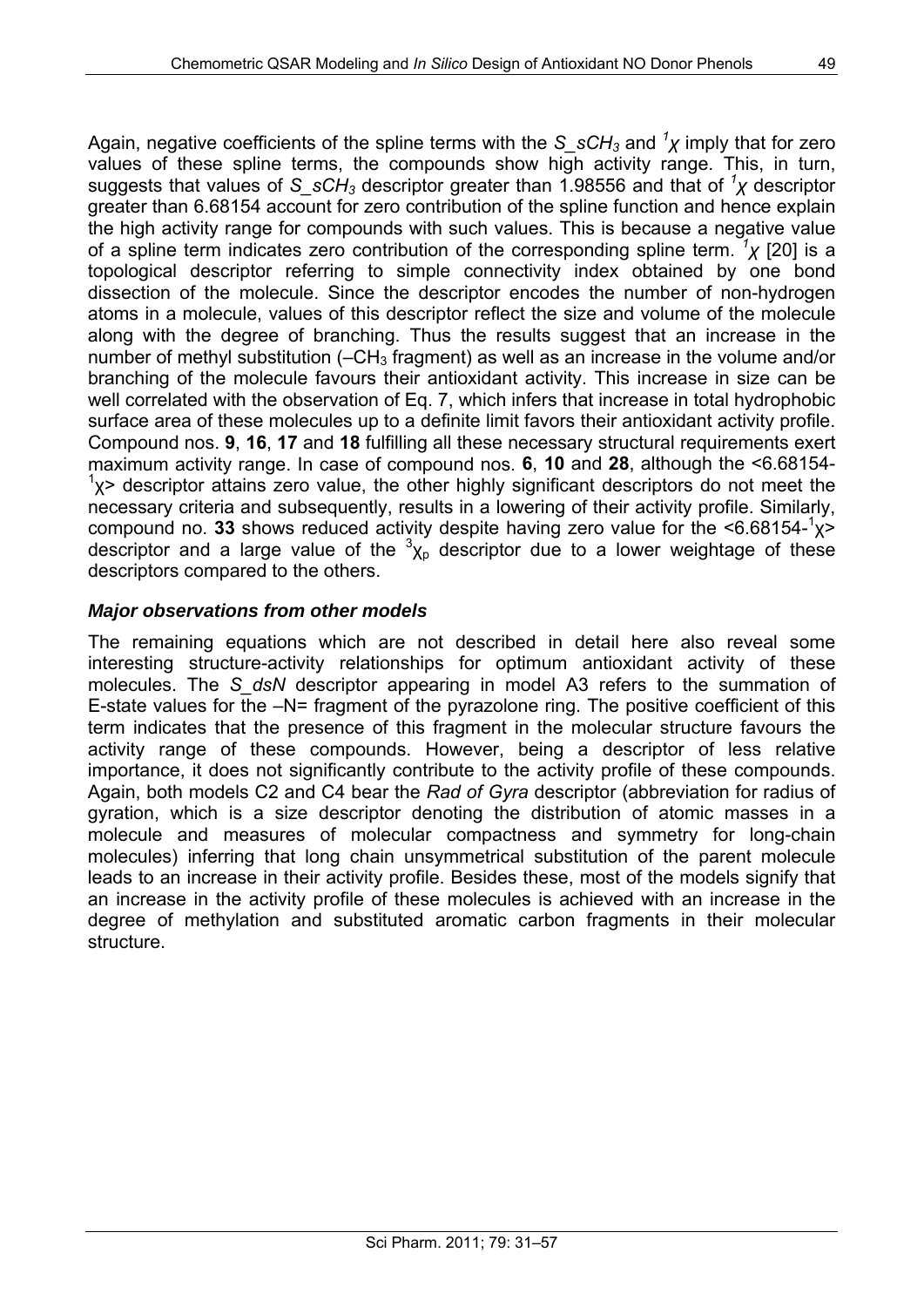|                                                                   | <b>Process randomization</b>                                  |       |              |       |         |                            |  |  |  |  |
|-------------------------------------------------------------------|---------------------------------------------------------------|-------|--------------|-------|---------|----------------------------|--|--|--|--|
| Models with topological, structural and thermodynamic descriptors |                                                               |       |              |       |         |                            |  |  |  |  |
| Model No.                                                         | <b>Statistical</b><br>tool                                    | $R^2$ | R            | $R_r$ | $R_r^2$ | ${}^{c}R_{p}^{2}$          |  |  |  |  |
| A <sub>1</sub>                                                    | <b>GFA-linear</b>                                             | 0.889 | 0.943        | 0.531 | 0.282   | 0.735                      |  |  |  |  |
| A2                                                                | GFA-spline                                                    |       | 0.959        | 0.533 | 0.284   | 0.764                      |  |  |  |  |
| A3                                                                | G/PLS-linear                                                  | 0.856 | 0.925        | 0.669 | 0.448   | 0.591                      |  |  |  |  |
| A4                                                                | G/PLS-spline                                                  | 0.906 | 0.952        | 0.808 | 0.653   | 0.479                      |  |  |  |  |
|                                                                   | Models with spatial, electronic and thermodynamic descriptors |       |              |       |         |                            |  |  |  |  |
| Model No.                                                         | <b>Statistical</b><br>tool                                    | $R^2$ | R            | $R_r$ | $R_r^2$ | ${}^{c}R_{p}^{2}$          |  |  |  |  |
| <b>B1</b>                                                         | <b>GFA-linear</b>                                             | 0.824 | 0.908        | 0.467 | 0.218   | 0.707                      |  |  |  |  |
| <b>B2</b><br>G/PLS-linear                                         |                                                               | 0.839 | 0.916        | 0.671 | 0.450   | 0.571                      |  |  |  |  |
| B <sub>3</sub>                                                    | G/PLS-spline                                                  | 0.865 | 0.930        | 0.778 | 0.605   | 0.474                      |  |  |  |  |
| Models with combined set of descriptors                           |                                                               |       |              |       |         |                            |  |  |  |  |
| Model No.                                                         | <b>Statistical</b><br>tool                                    | $R^2$ | R            | $R_r$ | $R_r^2$ | ${}^{c}R_{p}^{2}$          |  |  |  |  |
| C <sub>1</sub><br><b>GFA-linear</b>                               |                                                               | 0.935 | 0.967        | 0.646 | 0.417   | 0.696                      |  |  |  |  |
| C <sub>2</sub>                                                    | GFA-spline                                                    | 0.925 | 0.962        | 0.715 | 0.511   | 0.619                      |  |  |  |  |
| C <sub>3</sub>                                                    | G/PLS-linear                                                  | 0.883 | 0.940        | 0.686 | 0.471   | 0.603                      |  |  |  |  |
| C <sub>4</sub>                                                    | G/PLS-spline                                                  | 0.919 | 0.959        | 0.795 | 0.632   | 0.514                      |  |  |  |  |
| <b>Model randomization</b>                                        |                                                               |       |              |       |         |                            |  |  |  |  |
|                                                                   | Model No.                                                     | $R^2$ | $\mathsf{R}$ | $R_r$ | $R_r^2$ | $\mathrm{{}^{c}R_{p}}^{2}$ |  |  |  |  |
|                                                                   | A2                                                            | 0.919 | 0.959        | 0.379 | 0.144   | 0.844                      |  |  |  |  |
|                                                                   | A3                                                            | 0.856 | 0.925        | 0.058 | 0.003   | 0.854                      |  |  |  |  |
|                                                                   | A4                                                            | 0.906 | 0.952        | 0.12  | 0.014   | 0.899                      |  |  |  |  |
|                                                                   | C <sub>1</sub>                                                | 0.935 | 0.967        | 0.368 | 0.135   | 0.865                      |  |  |  |  |
|                                                                   | C <sub>2</sub>                                                | 0.925 | 0.962        | 0.377 | 0.142   | 0.851                      |  |  |  |  |
|                                                                   | C <sub>4</sub>                                                | 0.919 | 0.959        | 0.113 | 0.013   | 0.913                      |  |  |  |  |

**Tab. 6.** Results of validation based on randomization.

#### *Results of validation based on randomization tests*

Further validation of the developed models was done using the randomization technique in order to check the robustness of the genetic QSAR models. Process randomization was performed using the whole descriptor matrix to assess the fitness of the process employed for the development of the QSAR models. Besides this, model randomization was also performed in order to determine whether the model was developed by chance or not. Based on the randomized data, values of  $R_f^2$  were calculated. For all the developed models, the values of  $R_r^2$  were much lower than that of the model  $R^2$  implying the robustness of the developed model. However, since no guideline is given as to how much this difference should be in order to obtain a robust QSAR model, values of  ${}^{c}R_{p}^{2}$  were computed [29] (Tab. 6). Models having  ${}^{c}R_{p}^{2}$  values greater than 0.5 are considered to be statistically robust. The  ${}^{c}R_{p}^{2}$  values of most of the models obtained for the process randomization technique exceed the threshold value of 0.5. The  ${}^{c}R_{p}^{2}$  values for all the models described above are well above the stipulated value with model A4 (0.899) and model C4 (0.913) exhibiting maximum values. This indicates that the models developed are not merely the outcome of chance.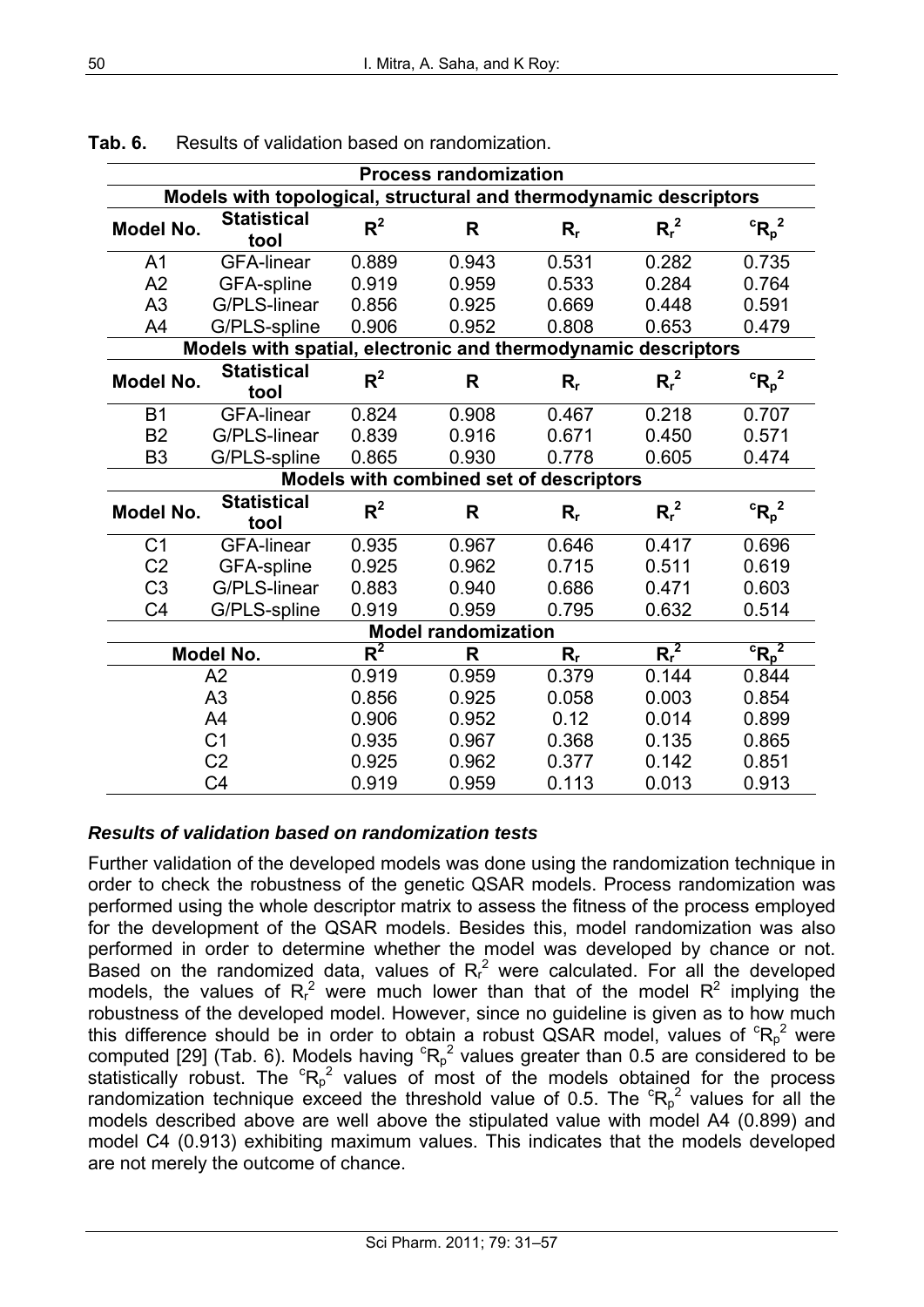

#### *Design of new compounds*

**Fig. 1.** Structures of the designed compounds

The statistically significant QSAR models developed above thus determine the required structural attributes for maximum antioxidant activity. The equations primarily suggest that the presence of substituted aromatic carbon within the molecular structure together with extensive methyl substituent favours the antioxidant activity profile of this series of molecules. Additionally charged surface area and polar surface are of the molecules also play significant role in determining the potency of these molecules indicating that an increase in surface area and volume of the molecules up to a specific limit favours their activity profile. Besides these, charged positive and charged polar surface areas play an important role for activity prediction of these molecules. Moreover, long chain compounds with reduced symmetry and an optimum volume may favour the activity profile of these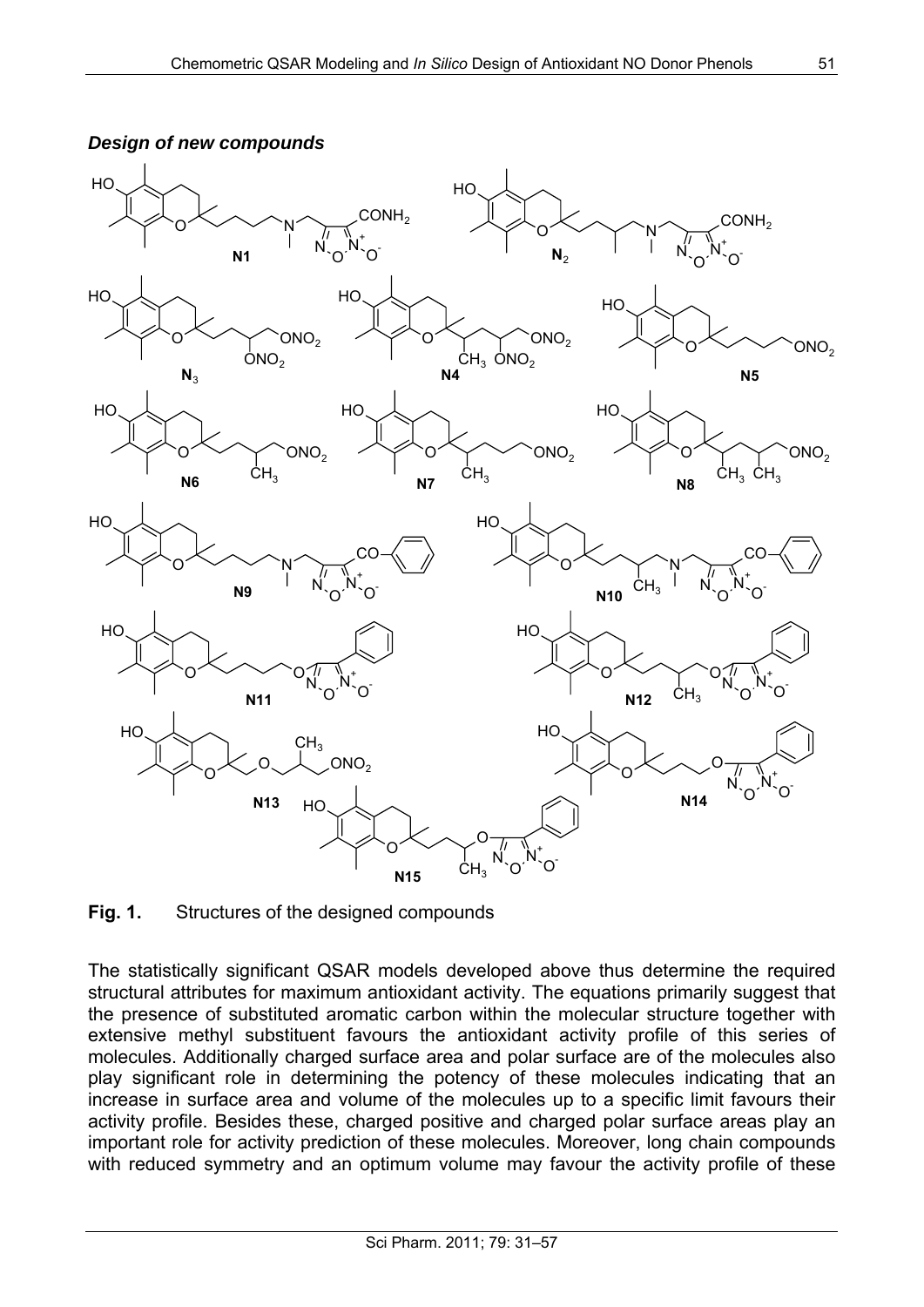compounds. An extensive occurrence of the connectivity descriptors in the above equations signify that proper branching of the molecules essential for potent antioxidant activity of these molecules. Again, the developed QSAR models also suggest that an oxadiazole-N-oxide ring substituted with an electronegative atom containing group at the 5 position may exert a positive impact on the activity of the molecules. Based on these structural attributes, 15 new molecules were designed and their activity was predicted using all the developed models. With the predicted activity obtained for all the developed models, a consensus for predicted activity was computed and it was observed that all the compounds exhibited potent activity profile which was in close proximity to that of the highly active compounds of the present dataset. All the 15 designed compounds and their *in silico* predicted activity data are listed in Fig. 1 and Tab. 4.

#### *Test for applicability domain*

According to the  $r_m^2$ <sub>(overall)</sub> criterion, Eq. (10) is the best model among all the developed models. The applicability domain Eq. 10 (G/PLS model) was checked based on the DModX [25] approach. A bar diagram for the DModX values of the 8 test set compounds as well as the designed compounds for Eq. (10) is shown in Fig. 2. The DModX values thus obtained for all the test compounds as well as the 15 newly designed compounds are below the critical value of 3.225 calculated at the 99% significance level. So, none of the compounds are outside the applicability domain of Eq. (10) and predictions for all the compounds are acceptable with confidence. Moreover, acceptable DModX values for the designed compounds indicate that predictions for antioxidant activity for these compounds according to Eq. (10) are reliable.





The best model [Eq. (10)] thus built obeys the 5 guidelines for acceptability of QSAR models laid by the Organisation for Economic Co-operation and Development (OECD)  $[35]$ : (i) the model has been built based on an unambiguous algorithm; (ii) a definite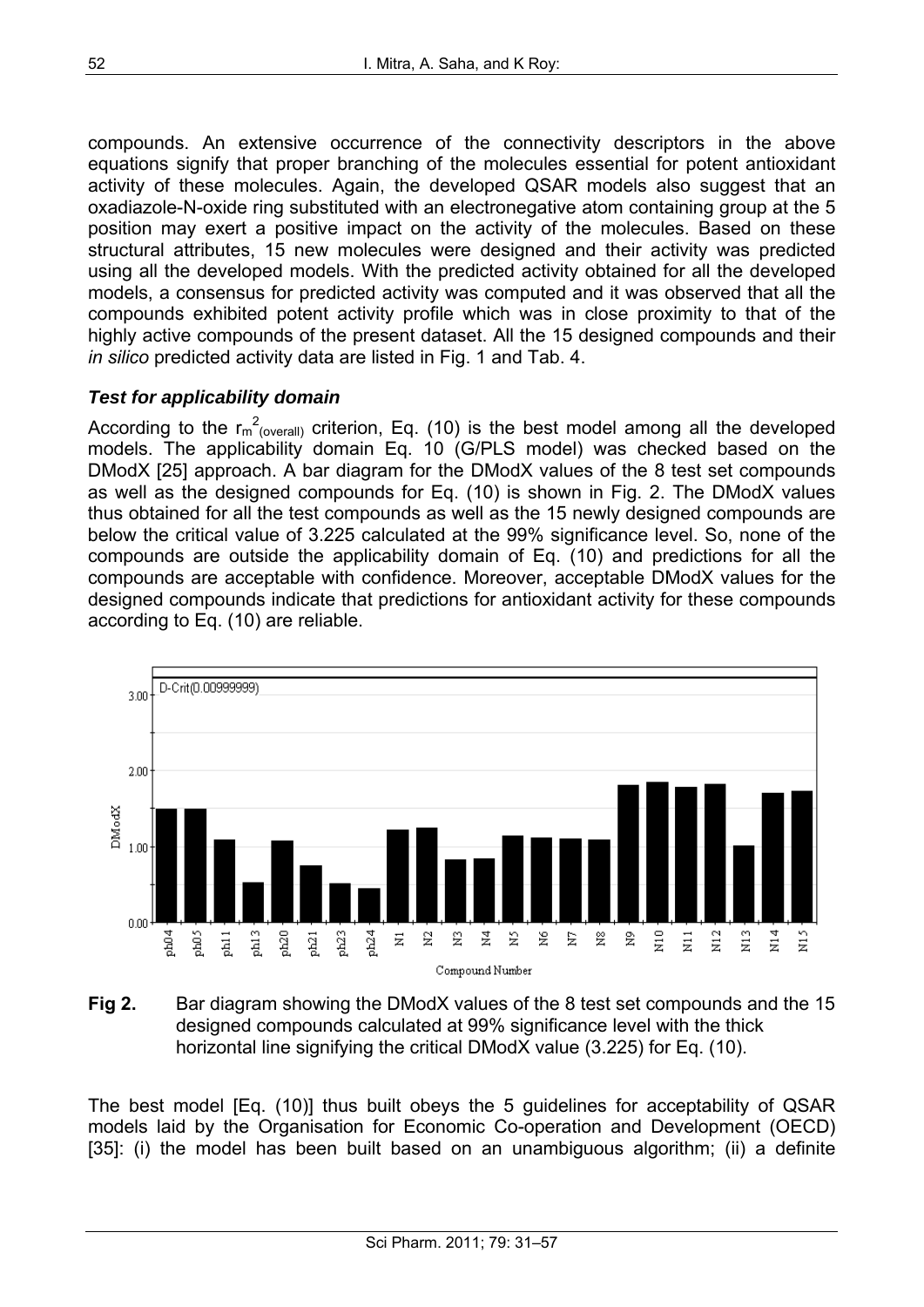response, viz., antioxidant activity using the TBARS (Thiobarbituric acid reactive substance) assay method has been modeled in the present work; (iii) the molecules predicted using the developed model are rightly located within the model applicability domain; (iv) goodness of fit, robustness and predictivity of the developed models have been appropriately checked using different validation measures and (v) the model provides a suitable mechanistic interpretation for assessing the necessary structural attributes of the molecules for exhibiting optimum response. Hence, the developed model can be satisfactorily used from the regulatory point of view.

#### *Comparison with previously reported work on NO donor phenols*

Previously, structure–antioxidant activity relationships for a series of NO-donor phenols have been reported by Tosco et al. [36]. 17 out of the 33 NO donor phenols used in the present work were modeled by Tosco et al. based on their partition coefficient and bond dissociation enthalpy values. Tosco et al. reported structure-activity relationships of these molecules purely based on their internal validation parameters. They developed a bilinear model with 17 compounds and obtained a  $Q^2$  of 0.94. However, as Tosco et al. used limited number of compounds for QSAR model development and did not perform external validation, a direct comparison of these models with those developed by us is not possible. Unlike the present work, they did not report any data regarding external validation and randomization of the dataset.

## **Overview and conclusion**

In the present work, QSAR models were built using a dataset (n=33) comprising phenolic derivatives but chiefly constituting compounds with the NO donor functions. For the development of the QSAR models different statistical tools and software were employed. The major chemometric tools used for the present work include the GFA and G/PLS techniques. Initially QSAR model was developed using the entire dataset using stepwise regression and value of "true  $r_m^2$ <sub>(LOO)</sub>" was calculated in order to determine the predictive ability of the dataset. In order to determine the external predictive ability of models, the dataset was divided into training and test sets using the *k*-means clustering technique and external validation was done based on the activity prediction of the test set compounds. Eq. 9 (0.917) with maximum value of the  $R^2$ <sub>pred</sub> parameter indicates significant ability of the developed model to predict the activity of new compounds belonging to this series of phenolic derivatives. Besides these, the  $r_m^2$  metrics were also calculated to determine the distance of the predicted activity data from the corresponding observed ones. A high value of  $r_m^2$ <sub>(overall)</sub> for Eq. 10 (0.872) implies that the activity data predicted for the test set compounds using the model satisfies the desired range of observed activity data. To check the reproducibility of the developed models, validation was done using both process and model randomization techniques. The results of model randomization test reveal that the  $R_p^2$  values [37] for all the models exceed the stipulated value of 0.5. Maximum  ${}^cR_p^2$  values for model A4 and model C4 infer that the developed models are sufficiently robust and not the outcome of mere chance.

Analysis of the QSAR models developed in the present work reveal the structural requirements of these molecules for exhibiting maximum antioxidant activity. The repeated occurrence of the *S\_aasC* and *S\_CH3* descriptors in different models signifies that the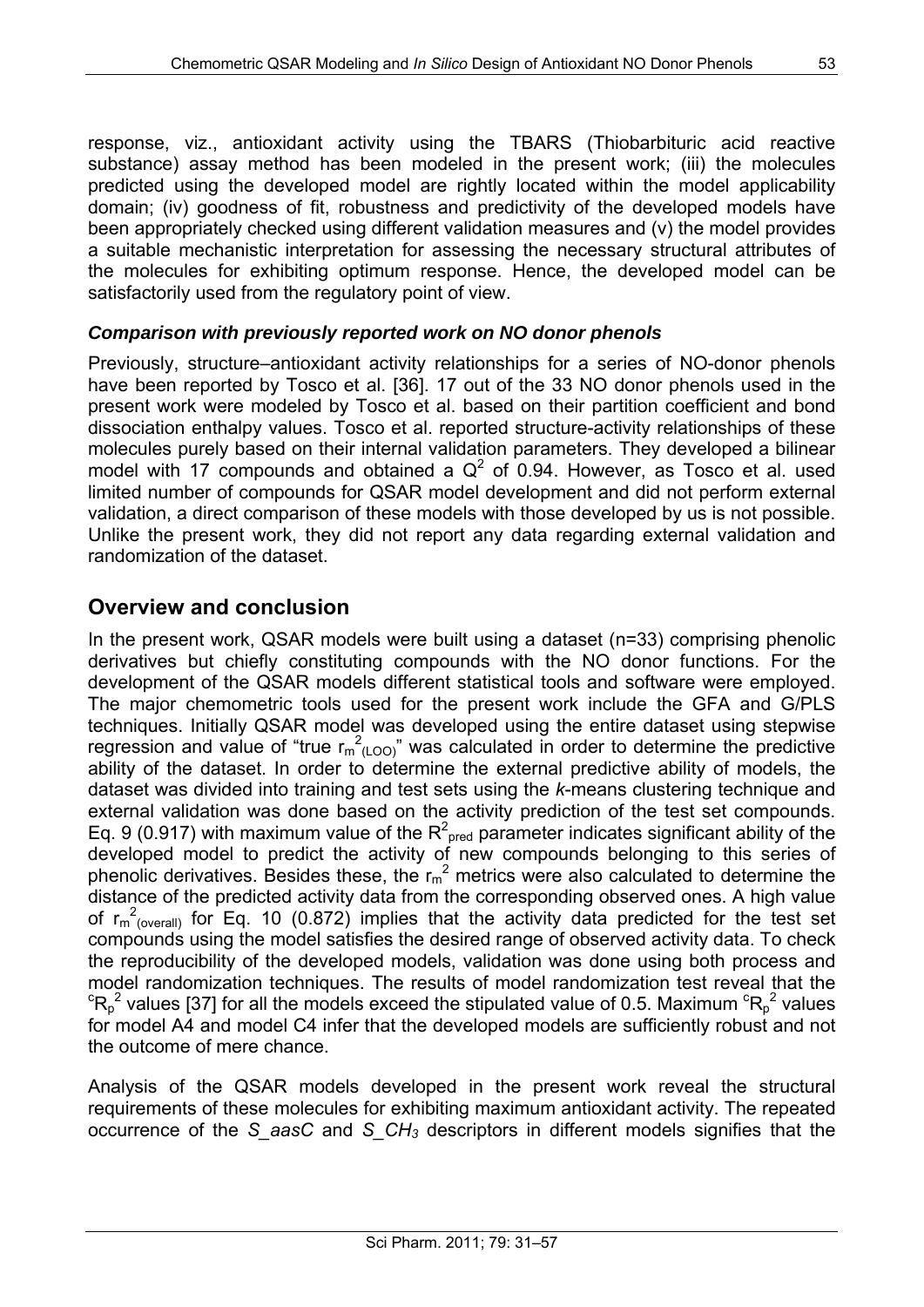presence of the C fragment and methyl substituents within the molecular structure of these phenolic derivatives is conducive to the antioxidant activity profile of these

compounds. The presence of an aromatic carbon without a substitution (  $\widehat{\|\hspace{3pt}\rangle}^{\text{\tiny CH}}$  ) hinders the activity profile of these compounds. The presence of an oxadiazole-N-oxide ring with an electronegative atom containing group substituted at the 5 position are conducive for the antioxidant activity of these compounds. Besides these, increase in the positively charged surface area and the volume of the molecules favours the antioxidant activity profile of these compounds. Long chain branched substituents lacking symmetry about the centre of mass of the molecule exhibit improved antioxidant activity. Based on this structural information, 15 new compounds were designed and their activity was predicted using the QSAR models developed in the present work. Since the qualities of the models are good and the observed and predicted activity values of the test set compounds are in good agreement, we can presume that the designed compounds may show potent experimental antioxidant activity as also predicted by the developed models. Thus, the statistically significant QSAR models developed in the present work can be satisfactorily used for activity prediction of new series of molecules of this class. Moreover, the compounds designed in the present work can be utilized further for experimental work.

#### **Acknowledgement**

This research work is supported in the form of a major research project to KR and a senior research fellowship to IM by Indian Council of Medical Research (ICMR), New Delhi.

#### **Supporting Information**

A table with the values of the important descriptors appearing in the described QSAR models is available in the online version (Format: PDF, Size: < 0.2 MB): http://dx.doi.org/10.3797/scipharm.1011-02

## **Authors' Statement**

#### *Competing Interests*

The authors declare no conflict of interest.

## **References**

- [1] Genestra M. Oxyl radicals, redox-sensitive signalling cascades and antioxidants. Cell Signal. 2007; 19: 1807–1819. [doi:10.1016/j.cellsig.2007.04.009](http://dx.doi.org/10.1016%2Fj.cellsig.2007.04.009)
- [2] Halliwell B, Gutteridge JMC. Free radicals in biology and medicine. Oxford: Oxford University Press, 2007.
- [3] Harman D. Free radical theory of aging: Alzheimer's disease pathogenesis. Age. 1995; 18: 97–119. [doi:10.1007/BF02436085](http://dx.doi.org/10.1007%2FBF02436085)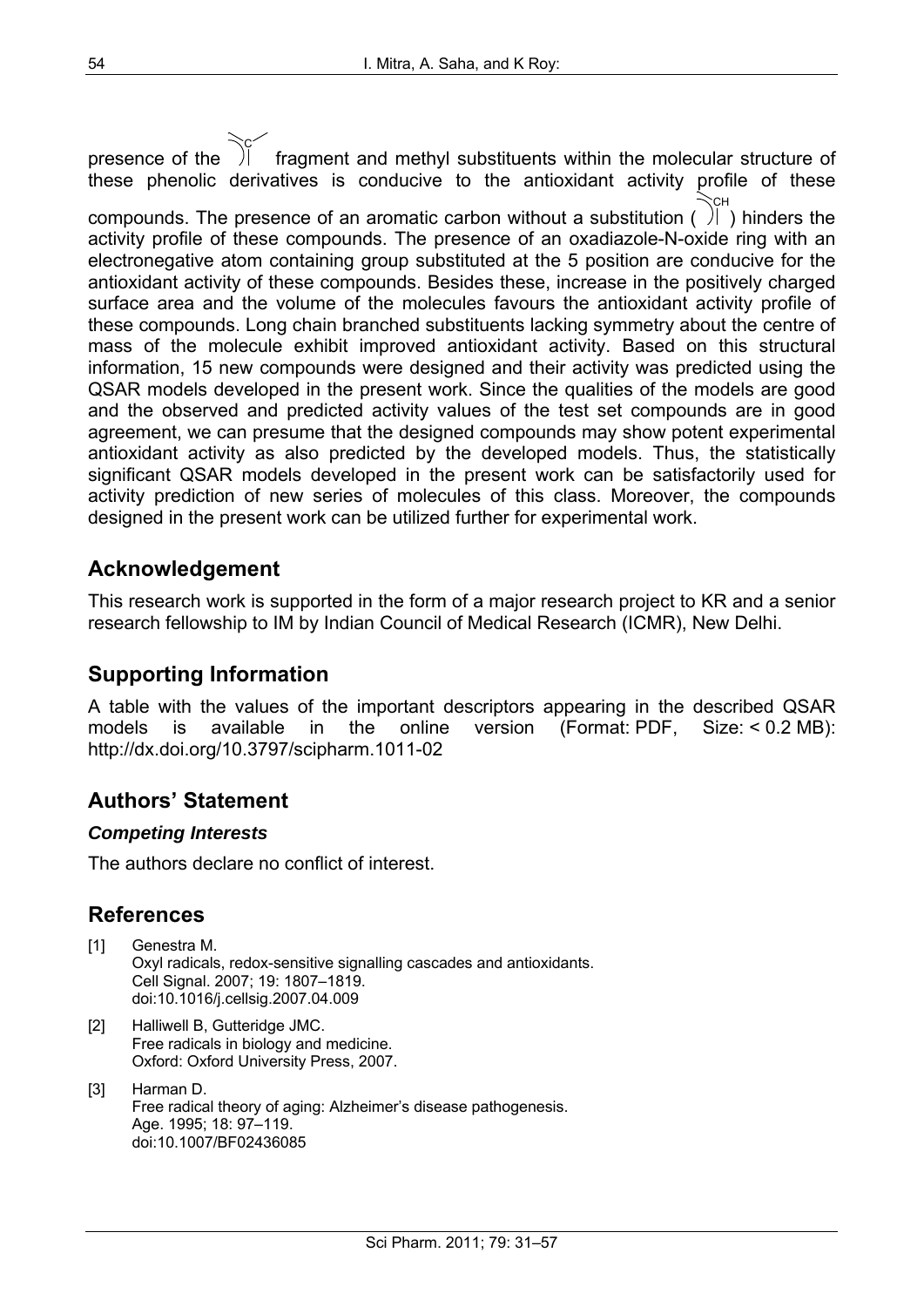- [4] Koutsilieri E, Scheller C, Grünblatt E, Nara K, Li J, Riederer P. Free radicals in Parkinson's disease. J Neurol. 2002; 249 (Suppl 2): II/1–II/5. [doi:10.1007/s00415-002-1201-7](http://dx.doi.org/10.1007%2Fs00415-002-1201-7)
- [5] Nuttall SL, Kendall MJ, Martin U. Antioxidants therapy for prevention of cardiovascular disease. Q J Med. 1999; 92: 239–244. [doi:10.1093/qjmed/92.5.239](http://dx.doi.org/10.1093%2Fqjmed%2F92.5.239)
- [6] Dizdaroglu M, Jaruga P, Birincioglu M, Rodriguez H. Free radical-induced damage to DNA: mechanisms and measurement. Free Radic Biol Med. 2002; 32: 1102–1115. [doi:10.1016/S0891-5849\(02\)00826-2](http://dx.doi.org/10.1016%2FS0891-5849%2802%2900826-2)
- [7] Gutteridge JMC, Halliwell B. Antioxidants in nutrition, health and disease. Oxford: Oxford University Press, 1994.
- [8] Pokorny J. Natural antioxidants for food use. Trends Food Sci Technol. 1991; 2: 223–227. [doi:10.1016/0924-2244\(91\)90695-F](http://dx.doi.org/10.1016%2F0924-2244%2891%2990695-F)
- [9] Wright JS, Johnson ER, DiLabio GA. Predicting the activity of phenolic antioxidants: theoretical method, analysis of substituent effects, and application to major families of antioxidants. J Am Chem Soc. 2001; 123: 1173–1183. [doi:10.1021/ja002455u](http://dx.doi.org/10.1021%2Fja002455u)
- [10] Helguera AM, Combes RD, Gonzalez MP, Cordeiro MN. Applications of 2D descriptors in drug design: a DRAGON tale. Curr Top Med Chem. 2008; 8: 1628–1655. [doi:10.2174/156802608786786598](http://dx.doi.org/10.2174%2F156802608786786598)
- [11] Hansch C, Maloney PP, Fujita T, Muir RM. The correlation of the biological activity of phenoxyacetic acids with Hammett substituent constants and partition coefficients. Nature. 1962; 194: 178–180. [doi:10.1038/194178b0](http://dx.doi.org/10.1038%2F194178b0)
- [12] Rastija V, Medic-Saric M. QSAR study of antioxidant activity of wine polyphenols. Eur J Med Chem. 2009; 44: 400–408. [doi:10.1016/j.ejmech.2008.03.001](http://dx.doi.org/10.1016%2Fj.ejmech.2008.03.001)
- [13] Ray S, Sengupta C, Roy K. QSAR modeling of antiradical and antioxidant activities of flavonoids using electrotopological state (E-State) atom parameters. Cent Eur J Chem. 2007; 5: 1094–113. [doi:10.2478/s11532-007-0047-3](http://dx.doi.org/10.2478%2Fs11532-007-0047-3)
- [14] Mitra I, Saha A, Roy K. Pharmacophore mapping of arylaminosubstituted benzo[b]thiophenes as free radical scavengers. J Mol Model. 2010; 16: 1585–1596. doi:10.1007/s00894-010-0661-4
- [15] Roy K, Mitra I. Advances in quantitative structure–activity relationship models of antioxidants. Expert Opin Drug Discov. 2009; 4: 1157–1175. [doi:10.1517/17460440903307409](http://dx.doi.org/10.1517%2F17460440903307409)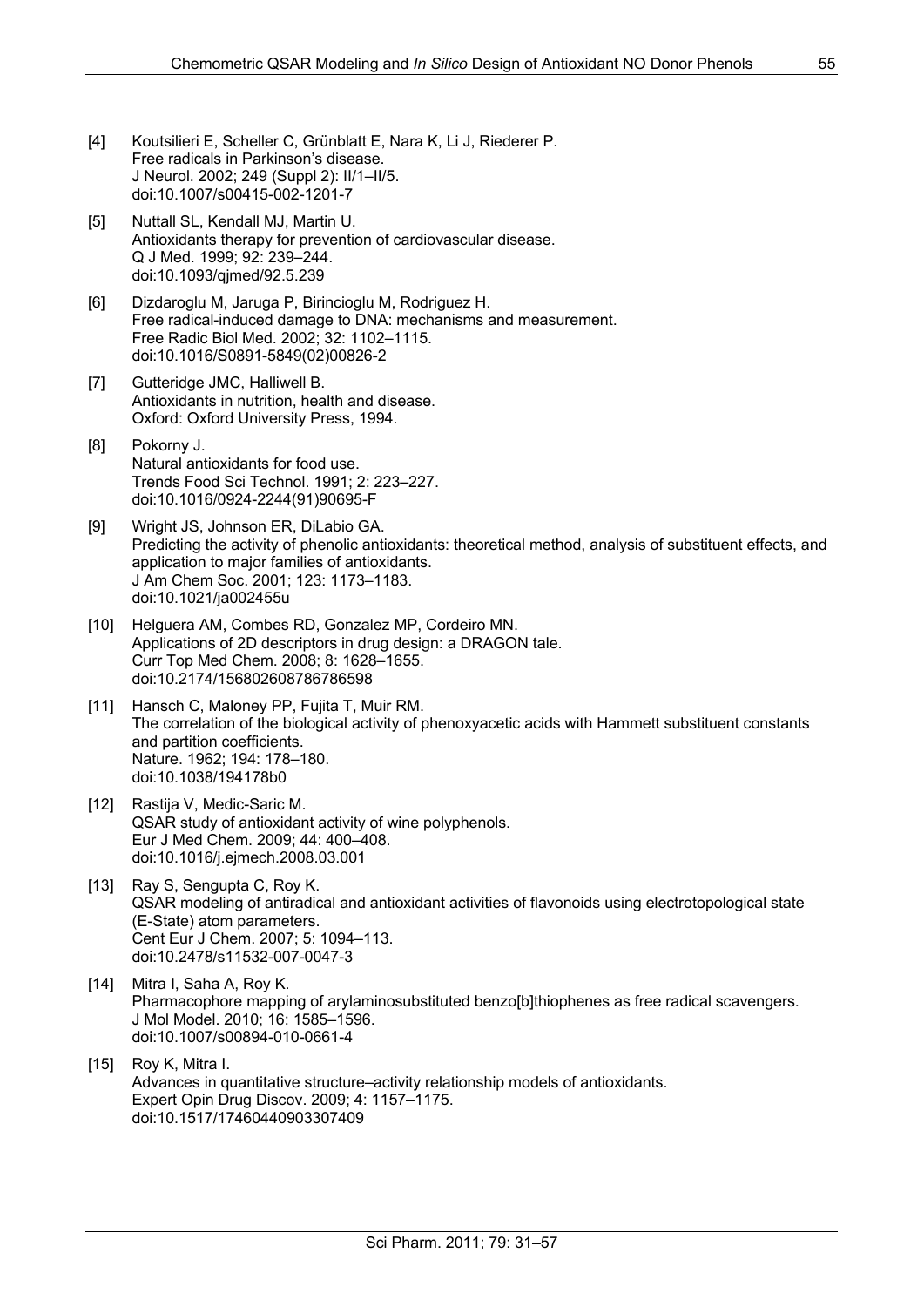- [16] Boschi D, Tron GC, Lazzarato L, Chegaev K, Cena C, Stilo AD, Giorgis M, Bertinaria M, Fruttero R, Gasco A. NO-Donor Phenols: A New Class of Products Endowed with Antioxidant and Vasodilator Properties. J Med Chem. 2006; 49: 2886–2897. [doi:10.1021/jm0510530](http://dx.doi.org/10.1021%2Fjm0510530)
- [17] Chegaev K, Cena C, Giorgis M, Rolando B, Tosco P, Bertinaria M, Fruttero R, Carrupt PA, Gasco A. Edaravone derivatives containing NO-donor functions. J Med Chem. 2009; 52: 574–578. [doi:10.1021/jm8007008](http://dx.doi.org/10.1021%2Fjm8007008)
- [18] Cena C, Chegaev K, Balbo S, Lazzarato L, Rolando B, Giorgis M, Marini E, Fruttero R, Gasco A. Novel antioxidant agents deriving from molecular combination of Vitamin C and NO-donor moieties. Bioorg Med Chem. 2008; 16: 5199–5206. [doi:10.1016/j.bmc.2008.03.014](http://dx.doi.org/10.1016%2Fj.bmc.2008.03.014)
- [19] ACD/3D Viewer, version 12.00, Advanced Chemistry Development Inc. [www.acdlabs.com](http://www.acdlabs.com/)
- [20] CERIUS2 version 4.1, San Diego, CA, USA: Accelrys Inc.
- [21] Mitra I, Roy PP, Kar S, Ojha PK, Roy K. On further application of  $r<sup>2</sup><sub>m</sub>$  as a metric for validation of QSAR. J Chemometrics. 2010; 24: 22–33. doi:10.1002/cem.1268
- [22] Everitt B, Landau S, Leese M. Cluster Analysis. London: Arnold Press, 2001.
- [23] Snedecor GW, Cochran WG. Statistical Methods. New Delhi: Oxford & IBH, 1967.
- [24] Rogers D, Hopfinger AJ. Application of genetic function approximation to quantitative structure–activity relationship and quantitative structure–property relationship. J Chem Inf Comput Sci. 1994; 34: 854–866. [doi:10.1021/ci00020a020](http://dx.doi.org/10.1021%2Fci00020a020)
- [25] Wold S, Siostrom M, Eriksson L. PLS-regression: A basic tool of chemometrics. Chemometrics Intell Lab Syst. 2001; 58: 109–130. [doi:10.1016/S0169-7439\(01\)00155-1](http://dx.doi.org/10.1016%2FS0169-7439%2801%2900155-1)
- [26] Golbraikh A, Tropsha A. Beware of q2! J Mol Graph Model. 2002; 20: 269–276. [doi:10.1016/S1093-3263\(01\)00123-1](http://dx.doi.org/10.1016/S1093-3263(01)00123-1)
- [27] Roy PP, Paul S, Mitra I, Roy K. On two novel parameters for validation of predictive QSAR models. Molecules. 2009; 14: 1660–1701. doi:10.3390/molecules14051660
- [28] Toropov AA, Toropova AP, Benfenati E. QSPR modeling bioconcentration factor (BCF) by balance of correlations. Eur J Med Chem. 2009; 44: 2544–2551. [doi:10.1016/j.ejmech.2009.01.023](http://dx.doi.org/10.1016%2Fj.ejmech.2009.01.023)
- [29] Todeschini R. Milano Chemometrics. Italy (personal communication), 2010.